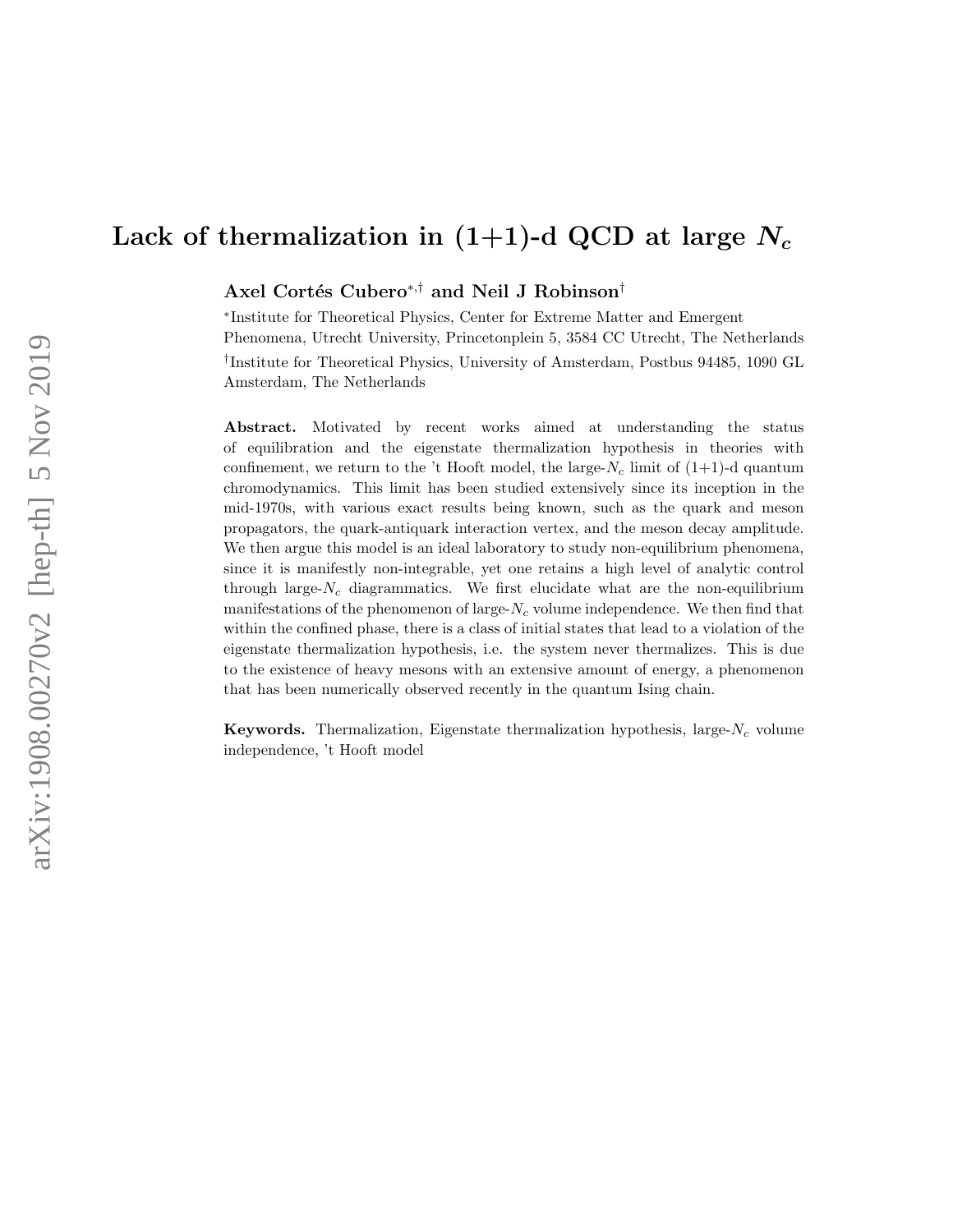# 1. Introduction

Interest in non-equilibrium quantum many-body systems has undergone a resurgence in the past decade, both from the point of view of experiment  $\boxed{1}$  and theory (see, e.g.,  $\boxed{2}$ ) and the accompanying review articles). The condensed matter physics community has been motivated by advances in the field of cold atomic gases that rendered the nonequilibrium dynamics of isolated quantum systems observable  $[1, 3, 4]$  $[1, 3, 4]$  $[1, 3, 4]$  $[1, 3, 4]$  $[1, 3, 4]$ . At the same time, the high-energy physics community was spurred on by experimental studies of the quark-gluon plasma, first at the Relativistic Heavy Ion Collider, and later at the Large Hadron Collider [\[5–](#page-26-4)[8\]](#page-27-0). In both communities it was rather rapidly realized that a number of fundamental issues were not as well understood as one might have thought, including the questions of how, when and why isolated quantum systems thermalize. A number of seminal works addressed these questions (see  $[9]$  and references therein), elucidating the central role conservation laws play in restricting non-equilibrium dynamics. Indeed, such restrictions may be sufficient to avoid thermalization entirely [\[10\]](#page-27-2).

Rapidly a dichotomy emerged in describing thermalization in quantum many-body systems [\[10,](#page-27-2)[11\]](#page-27-3). On the one hand lay systems with extensively many local conservation laws, such as quantum integrable [\[12\]](#page-27-4) and many-body localized [\[13–](#page-27-5)[15\]](#page-27-6) systems. Here the constraints imposed by the conservation laws restrict the dynamics to such an extent that thermalization is avoided  $[10]$ . Instead, after long times local expectation values in such non-equilibrium systems equilibrate and are described in terms of a generalized Gibbs ensemble  $[10,16,17]$  $[10,16,17]$  $[10,16,17]$ , a generalization of the thermal ensemble to the case of many conserved quantities. Such systems retain an extensive amount of information about the initial state, thanks to the many quantities conserved under the dynamics. On the other hand are generic systems, possessing just a small (intensive) number of conserved quantities, where information about the initial state is scrambled and lost under nonequilibrium dynamics. In the long time limit, measurements in the non-equilibrium system equilibrate to those of the thermal ensemble, whose temperature is fixed by the energy of the initial state  $[11]$ . The description of non-equilibrium dynamics of generic systems is extremely challenging. Ideas that hark back to the early 1990s the eigenstate thermalization hypothesis — play a crucial role in our understanding of thermalization in isolated quantum systems  $[9, 18, 19]$  $[9, 18, 19]$  $[9, 18, 19]$  $[9, 18, 19]$  $[9, 18, 19]$ . In section [1.1,](#page-2-0) we will discuss further the eigenstate thermalization hypothesis, and the cases in which it is violated.

This integrable/generic dichotomy has been extremely successful in describing equilibration and thermalization in isolated quantum many-body systems [\[10,](#page-27-2)[11,](#page-27-3)[16,](#page-27-7)[17\]](#page-27-8). However over the past couple of years it has become increasingly apparent that there are simple quantum many-body systems that fall outside this dichotomy (see, e.g., refs. [\[20–](#page-27-11)[51\]](#page-28-0)). These systems are generic, in the sense that they do not possess extensively many conserved quantities (i.e. they are non-integrable, as can be seen via level spacing statistics), but none-the-less are not compatible with the eigenstate thermalization hypothesis. As a result, these systems show anomalous non-equilibrium dynamics, such as long-lived persistent oscillations in the time-evolution of local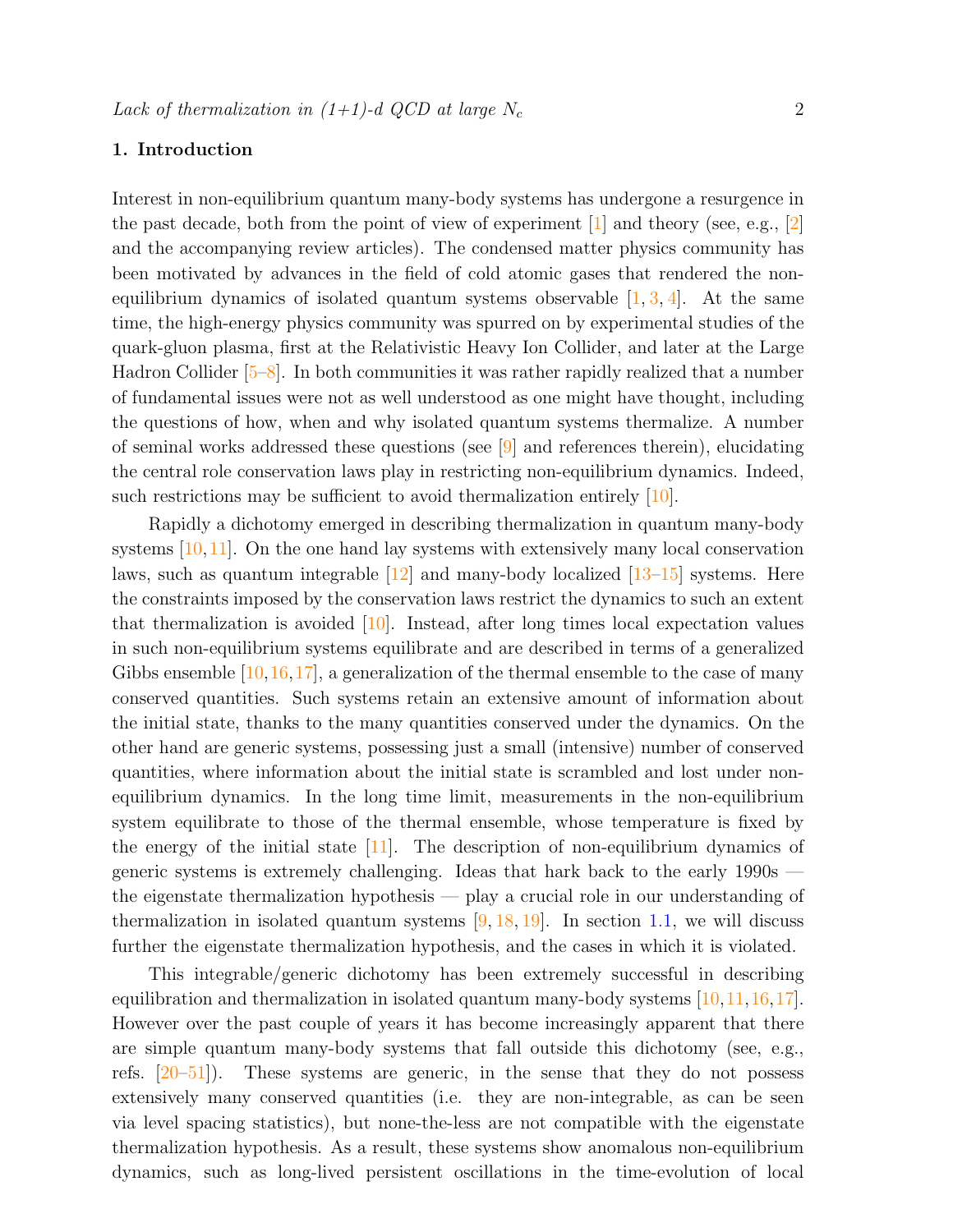observables and an absence of thermalization. On the experimental side, such anomalous non-equilibrium dynamics was recently observed in a  $(1+1)$ -d lattice system of ultracold Rydberg atoms [\[52\]](#page-28-1). The subset of these non-integrable systems that violate the eigenstate thermalization hypothesis is discussed in detail in section [1.2.](#page-4-0)

The dynamics of thermalization, and the eigenstate thermalization hypothesis, are non-perturbative phenomena in the interaction strength. Integrable systems are known for being exactly solvable, and there are many powerful analytical tools that can be applied to the study of non-equilibrium dynamics (see, e.g., refs. [\[53,](#page-28-2)[54\]](#page-28-3)). When studying the non-equilibrium properties of generic, non-integrable systems, however, one necessarily has less analytic control and must rely on numerical methods. We are then faced with a fundamental problem: How to study strictly non-perturbative phenomena in a (necessarily) non-integrable system? Here, we will overcome this difficulty by applying tools from the large- $N_c$  expansion of low dimensional gauge theories (see ref. [\[55\]](#page-28-4) for a review of such approaches).

# <span id="page-2-0"></span>1.1. The eigenstate thermalization hypothesis

The eigenstate thermalization hypothesis  $[18, 19]$  $[18, 19]$  $[18, 19]$  lies at the heart of understanding thermalization in isolated quantum many-body systems, so it is worth recapitulating some essential details. Further information, and applications of the eigenstate thermalization hypothesis, can be found in the recent review articles [\[56,](#page-28-5) [57\]](#page-29-0).

The eigenstate thermalization hypothesis aims to address the question of how and why quantum systems thermalize. Let us consider the explicit example of a pure state  $|\Psi\rangle$  time-evolving according to a local Hamiltonian H. Local observables O in the time-evolved state are given by

$$
\langle O(t) \rangle \equiv \langle \Psi(t) | O | \Psi(t) \rangle = \sum_{i,j} c_i c_j^* e^{i(E_j - E_i)t} \langle E_j | O | E_i \rangle.
$$
 (1)

Here we denote the eigenstates of the Hamiltonian with energy  $E_i$  as  $|E_i\rangle$ , and  $c_i = \langle E_i | \Psi \rangle$  describes the projection of the state  $|\Psi \rangle$  onto the eigenstate  $|E_i \rangle$ . For a generic case with no degeneracies,  $E_i \neq E_j \ \forall i \neq j$ ,

$$
\langle O(t) \rangle = \sum_{i} |c_i|^2 \langle E_i | O | E_i \rangle + \sum_{i \neq j} c_i c_j^* e^{i(E_i - E_j)t} \langle E_j | O | E_i \rangle. \tag{2}
$$

The second term on the right hand side is oscillatory. Thus in the long time limit, under a stationary phase evaluation of the sum (or taking the time-average), it averages to zero and so

<span id="page-2-2"></span><span id="page-2-1"></span>
$$
\lim_{t \to \infty} \langle O(t) \rangle = \sum_{i} |c_i|^2 \langle E_i | O | E_i \rangle. \tag{3}
$$

This is known as the diagonal ensemble result for the long-time limit, as it features only diagonal matrix elements of the operator  $O$  in the eigenbasis. It would seem that eq. [\(3\)](#page-2-1) depends sensitively on the initial state  $|\Psi\rangle$  through the superposition coefficients  $c_i$ , in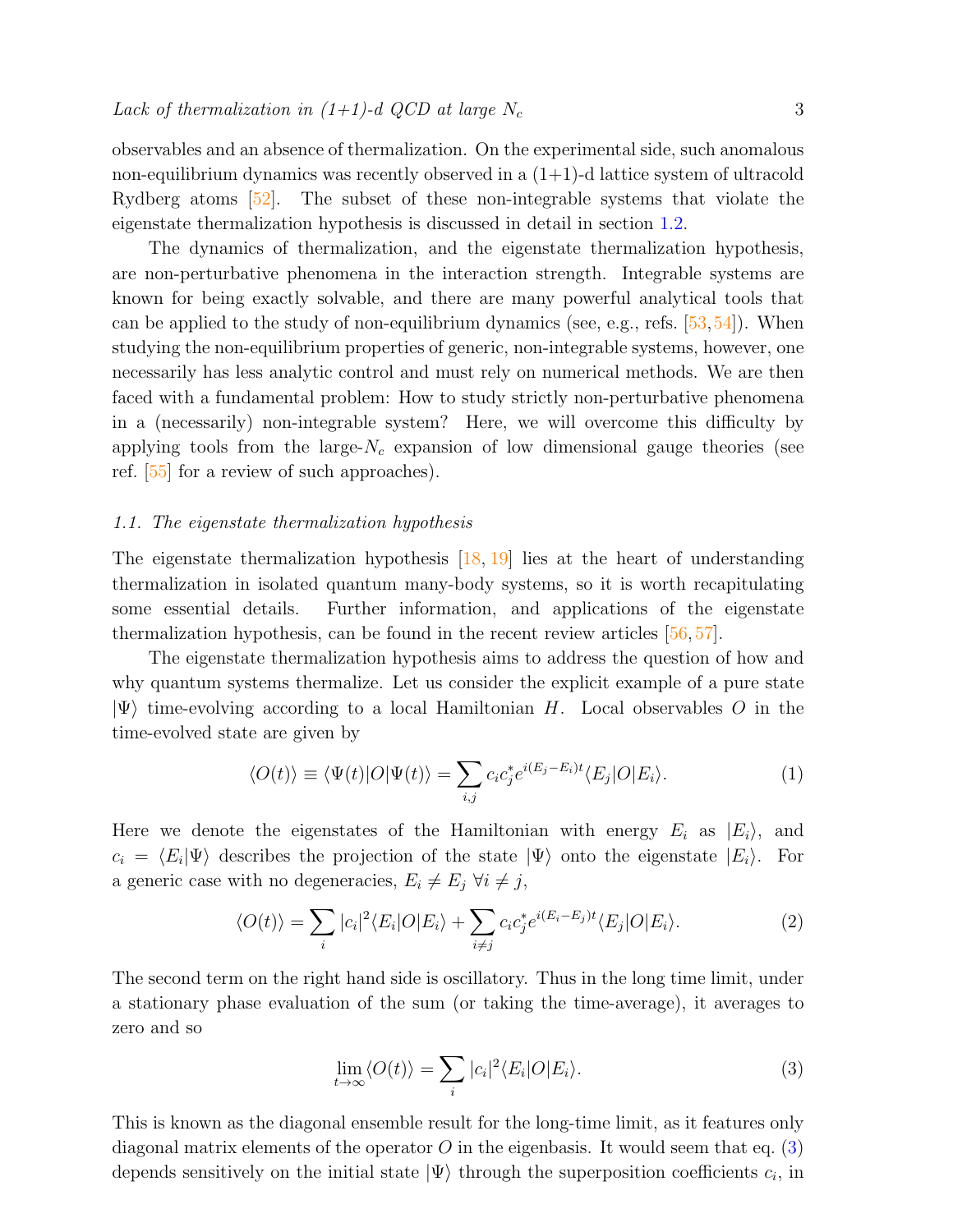the sense that small (local) changes in  $|\Psi\rangle$  can significantly change the superposition coefficients  $c_i = \langle E_i | \Psi \rangle$ . Yet if the system is thermalizing, we expect eq. [\(2\)](#page-2-2) to coincide with the microcanonical ensemble average result

<span id="page-3-0"></span>
$$
\langle O \rangle_{\text{MCE}} = \frac{1}{N_{\Delta E}} \sum_{\substack{i: \\ |E_i - E_{\Psi}| < \Delta E}} \langle E_i | O | E_i \rangle. \tag{4}
$$

Here  $E_{\Psi} = \langle \Psi | H | \Psi \rangle$  is the energy of the state  $|\Psi\rangle$ ,  $\Delta E$  is a small energy window for the microcanonical averaging, and  $N_{\Delta E}$  is the number of states within this energy window. Why and how can this be the case?

The eigenstate thermalization hypothesis gives a set of conditions under which eq. [\(3\)](#page-2-1) coincides with eq. [\(4\)](#page-3-0) (when energy  $E_{\Psi}$  is extensive). For eigenstates  $|E_i\rangle$  and  $|E_j\rangle$  within a given symmetry sector, matrix elements of the local observables O should satisfy (see, e.g., ref.  $[58]$ )

<span id="page-3-1"></span>
$$
\langle E_i|O|E_j\rangle = f_O(E)\delta_{i,j} + e^{-S(E)/2}g_O(E,\omega)R_{ij},\tag{5}
$$

with E being the average energy of the eigenstates, i.e.  $E = (E_i + E_j)/2$ , and  $\omega$  being the energy difference,  $\omega = E_i - E_j$ . Here  $f_O(E)$  is a smooth function of the energy E for a given operator O. Off-diagonal elements are suppressed by the thermodynamic entropy  $S(E)$  and related to a smooth function  $g_O(E,\omega)$  of the average energy and the energy difference, as well as a random variable  $R_{ij}$  with zero mean and unit variance.

Let us focus on the diagonal part of eq.  $(5)$ , which conjectures the form of expectation values of a local operator within a given state

<span id="page-3-2"></span>
$$
\langle E|O|E\rangle = f_O(E). \tag{6}
$$

That is, for a given operator O expectation values within an eigenstate are a smooth function of the energy  $E$  alone. In such a scenario, the microcanonical ensemble can be truncated to a single state ( $\Delta E = 0$ ,  $N_{\Delta E} = 1$ ) in eq. [\(4\)](#page-3-0). Such a system is then thermalizing, by construction. It is worth mentioning that expectation values in the finite volume (rather than in the thermodynamic limit) can have some finite variance from eq. [\(6\)](#page-3-2), which should shrink to zero in the infinite volume limit. Studies that examine eq. [\(6\)](#page-3-2) are, by necessity, usually undertaken via exact diagonalization of small systems — see the review article  $[57]$  and references therein.

1.1.1. Systems that violate the eigenstate thermalization hypothesis It so far seems to be the case that thermalizing isolated quantum many-body systems satisfy eq. [\(6\)](#page-3-2), see [\[57\]](#page-29-0). There are, however, a number of examples of quantum many-body systems where the eigenstate thermalization hypothesis is violated. In the next section, section [1.2,](#page-4-0) we discuss in more detail a particular class of such systems of relevance to this work, here we will briefly mention some other examples.

The most-well studied cases of violations of the eigenstate thermalization hypothesis are those of integrable quantum systems. Following the quantum Newton's cradle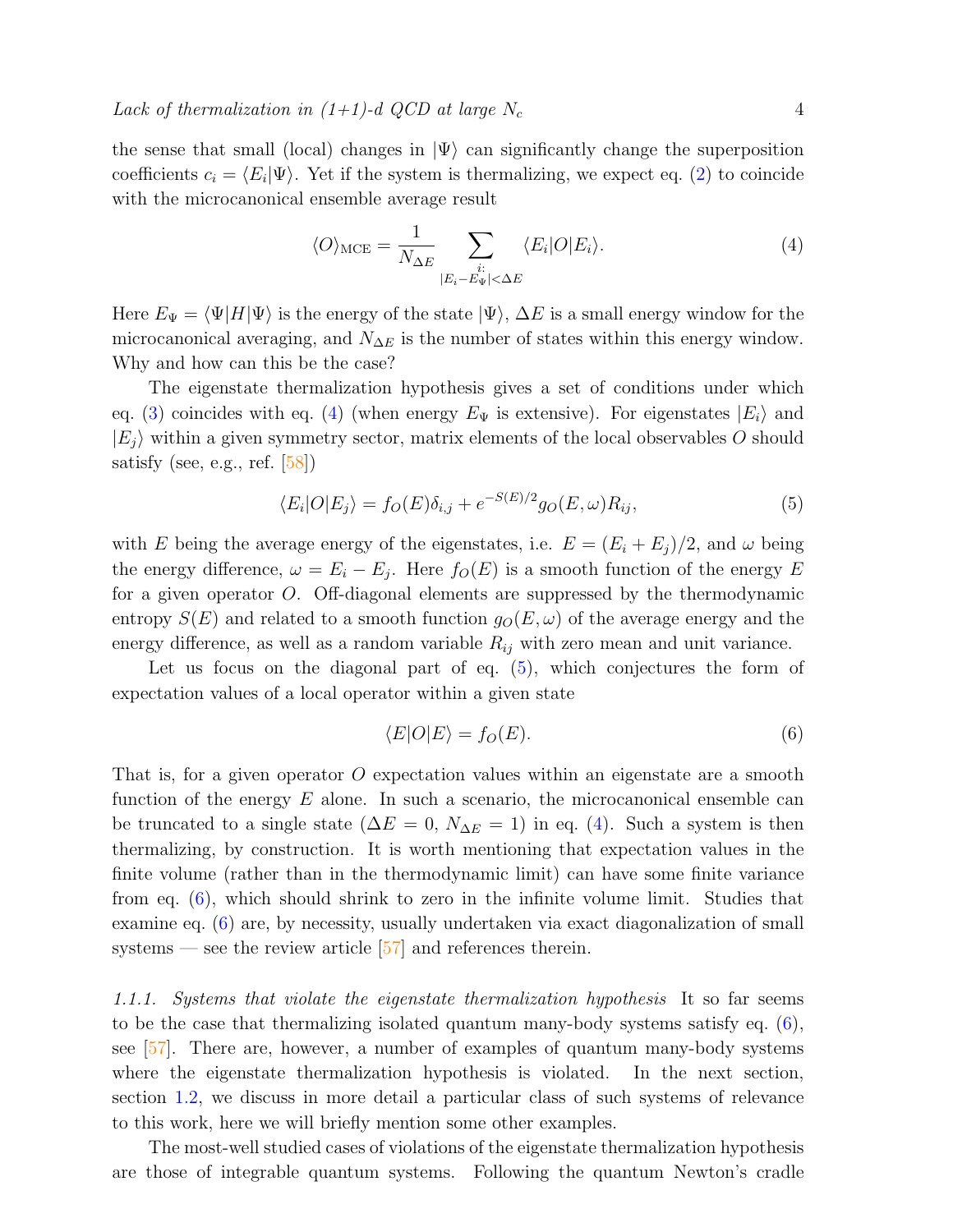experiment [\[3\]](#page-26-2), it was rapidly realized that such systems do not thermalize due to the presence of extensively many conservation laws [\[16,](#page-27-7)[17,](#page-27-8)[53\]](#page-28-2). In eigenstate thermalization hypothesis studies, the presence of many (hidden) conservation laws is revealed by a clear violation of eq. [\(6\)](#page-3-2); at fixed energy  $E$  there exist eigenstates with very different expectation values of local observables, and the variance of these remains finite in the thermodynamic limit. Many-body localized systems, in which there is an emergent integrability, also violate the eigenstate thermalization hypothesis is a similar manner [\[13](#page-27-5)[–15\]](#page-27-6).

Recently, it has been realized that there exist non-integrable quantum systems that also violated the eigenstate thermalization hypothesis. Perhaps the best studied case of this so far is the PXP model, in which there are a polynomial-in-the-systemsize number of eigenstate thermalization hypothesis violating eigenstates, often called many-body quantum scars  $[20-26]$  $[20-26]$ . Other examples include certain spin models, such as generalized Affleck-Kennedy-Lieb-Tasaki chains [\[28,](#page-27-13) [29\]](#page-27-14) and spin-1 XY models [\[50\]](#page-28-6), as well as fracton models  $[30, 31]$  $[30, 31]$  $[30, 31]$  and the thin torus limit of Landau levels at certain fillings  $[51]$ .

As we have already mentioned, the non-perturbative nature of these phenomena combined with the non-integrable character of these systems restricts these studies to being either purely numerical or based upon ill-controlled analytical approximations. In this work we are presented with a rare opportunity, through the use of the large- $N_c$ expansion for low dimensional gauge theories [\[55\]](#page-28-4), to study the breaking of the eigenstate thermalization hypothesis analytically.

# <span id="page-4-0"></span>1.2. Non-equilibrium dynamics and the eigenstate thermalization hypothesis in models with confinement

There is yet another class of non-integrable models, which would generally be thought to be thermalizing [\[11\]](#page-27-3), that display anomalous non-equilibrium behavior. Models with confinement can exhibit an absence of thermalization, unusual non-equilibrium dynamics, and a violation of the eigenstate thermalization hypothesis. Such behavior has been seen in both continuum and lattice models, with wide-ranging examples including: holographic models  $\left[32-35\right]$  $\left[32-35\right]$  $\left[32-35\right]$ , certain perturbed conformal field theories  $\left[36-40\right]$  $\left[36-40\right]$  $\left[36-40\right]$ , the anisotropic 2D Ising field theory  $[39]$ , the Schwinger model  $[41-46]$  $[41-46]$ , the extended Bose-Hubbard model  $[47]$ , and various spin chains  $[36,39,48,49]$  $[36,39,48,49]$  $[36,39,48,49]$  $[36,39,48,49]$ . Our aim in this work will be to establish similar anomalous dynamics and an absence of thermalization in 't Hooft's model of  $(1+1)$ -d quantum chromodynamics  $(QCD)$ . Before continuing to our study, we will first spend some time reminding the reader of the anomalous non-equilibrium behavior exhibited by models with confinement.

In holographic models quenches within the confined phase (i.e. those quenches where the energy injected is not sufficient to drive a confinement-deconfinement transition) have been considered in refs. [\[32–](#page-28-8)[35\]](#page-28-9). In the holographic hard wall model, for example, on the gravity side it was found there is insufficient energy to form a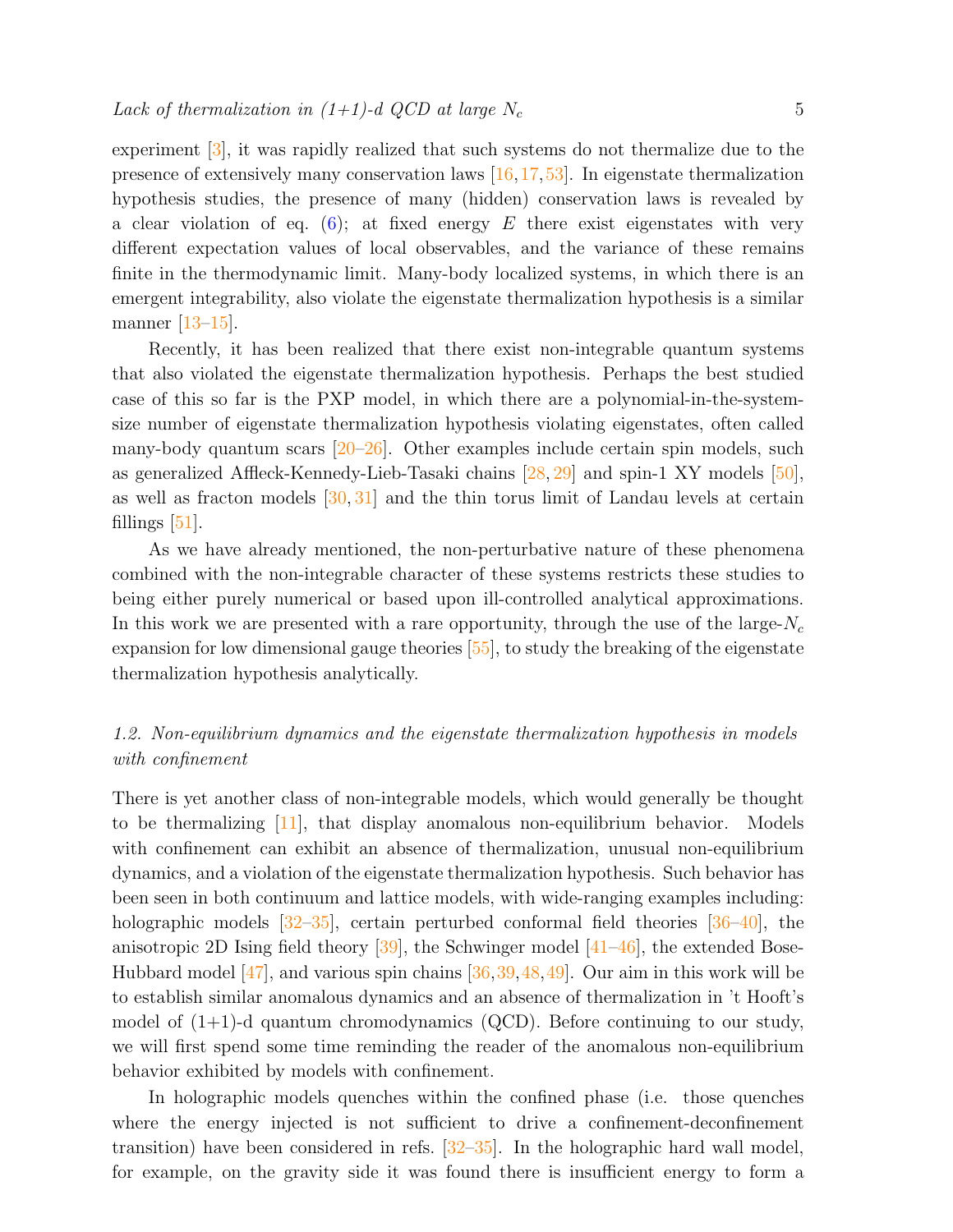black brane (as expected to occur for thermalization) and instead long-lived oscillatory "scattering solutions" govern the physics [\[32\]](#page-28-8). Similar phenomenology was observed in the AdS soliton model [\[33\]](#page-28-18). Later works examined a number of thermalization indicators, including those not reliant upon the formation of a black brane or black hole horizon, finding no signatures of thermalization  $\boxed{35}$ . Both local and non-local observables were observed to undergo anomalous long-lived oscillatory dynamics in these holographic confined models [\[35\]](#page-28-9). We do note, however, that these behaviors may be related to the strict  $N_c = \infty$  limit taken within these works, where some remnants of integrability are present. (In the  $N_c = \infty$  limit, heavy mesons have infinite lifetime in the considered holographic model, thus there are many constants of motion in this limit. Furthermore, the quench considered in Ref. [\[35\]](#page-28-9) generates only single meson states.)

The unusual physics exhibited by holographic confined models has also been realized in a very different setting: one-dimensional quantum spin chains. The elementary excitations of such systems, spinons, can be confined by the presence of a magnetic field or long-range exchange interactions. This observation goes back to the seminal work of McCoy and Wu on the two-dimensional Ising field theory and their study of the poles of the two-particle S-matrix  $[59]$ . Two-spinon confined excitations, analogous to the mesons of QCD, have been observed in beautiful inelastic neutron scattering [\[60\]](#page-29-3) and THz spectroscopy  $[61]$  experiments on the ferromagnet  $\text{CoNb}_2\text{O}_6$ . Identical physics can also arise in antiferromagnets when the longitudinal magnetic field is staggered (oscillating in sign from site-to-site in the chain), as illustrated by  $SrCo<sub>2</sub>V<sub>2</sub>O<sub>8</sub>$  [\[62–](#page-29-5)[64\]](#page-29-6). Theoretical studies of both lattice and continuum descriptions of such spin chains have observed anomalous non-equilibrium dynamics: the suppression of light-cone spreading of correlations [\[36,](#page-28-10) [39,](#page-28-12) [48,](#page-28-16) [49\]](#page-28-17), long-lived oscillations in local observables [\[37–](#page-28-19)[40\]](#page-28-11), and an absence of thermalization  $[39, 40]$  $[39, 40]$  $[39, 40]$ . Importantly, these anomalies can be linked to an explicit violation of the ETH, with single meson eigenstates being distinctly nonthermal<sup> $\ddagger$ </sup> and extending far into the many-body spectrum [\[39,](#page-28-12) [40\]](#page-28-11).

# 1.3. Overview of our main results

With this discussion of the unusual non-equilibrium physics of confined models in mind, in the remainder of this work we turn our attention to  $(1+1)$ -d QCD (known as the 't Hooft model in the large- $N_c$  limit). The physical spectrum of the 't Hooft model is qualitatively similar to the confining Ising model, consisting of a tower of meson bound states (see recent eigenstate thermalization studies  $[39, 40]$  $[39, 40]$  $[39, 40]$  and earlier studies of the spectrum  $[65]$ . As we will show, this implies that some of the non-equilibrium aspects of the two models are very similar. Despite their similarities, the large- $N_c$  expansion gives us significantly more analytic control over the 't Hooft model (for the Ising model only numerical non-equilibrium studies have been possible  $[36-40]$  $[36-40]$ .

Taking the number of colors,  $N_c$  to be large (as first introduced by 't Hooft [\[66\]](#page-29-8)),

<span id="page-5-0"></span><sup>‡</sup> In the sense that expectation values of local operators in single meson eigenstates do not agree with the microcanonical average (thermal) result.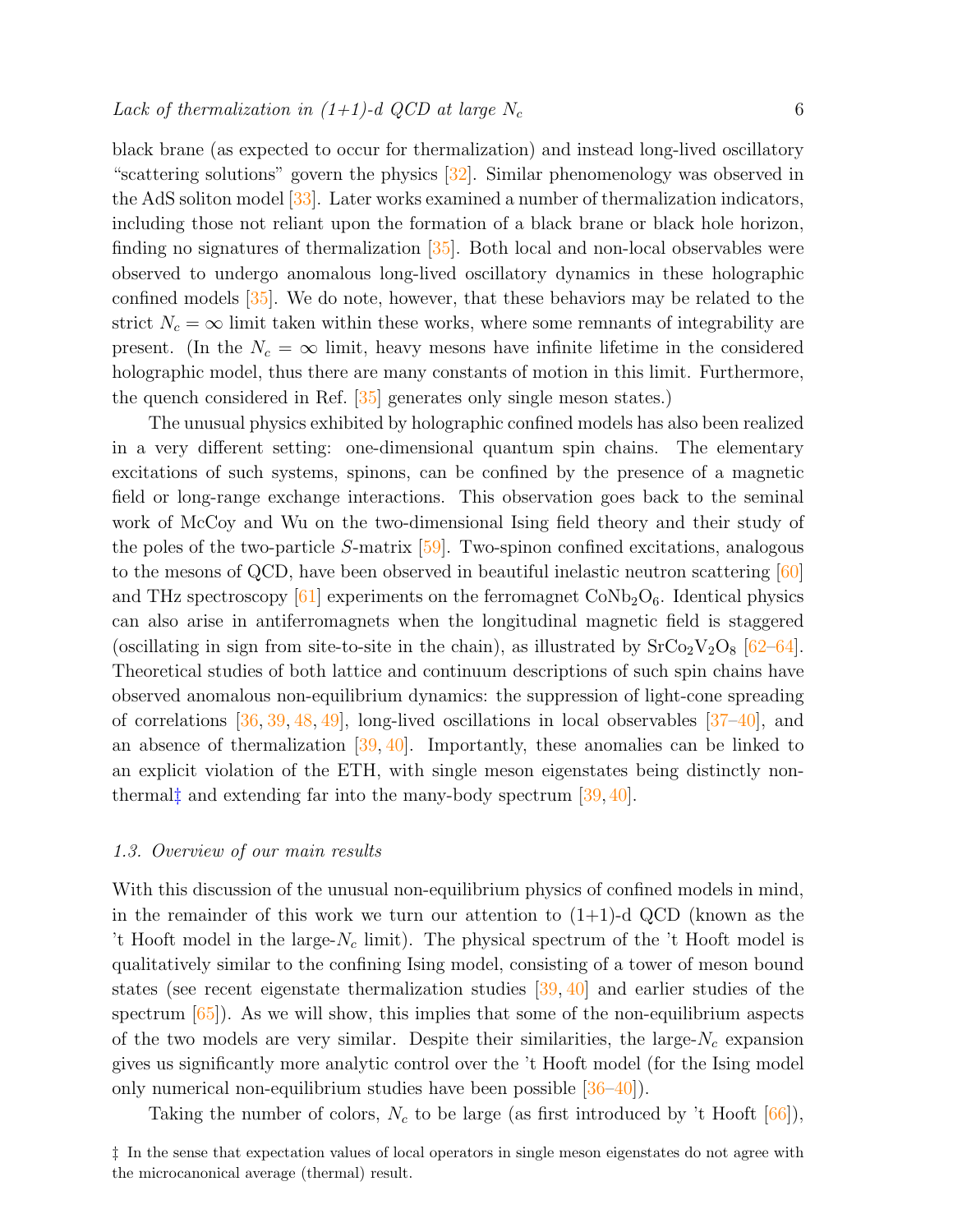a useful correspondence arises between powers of  $N_c$  and number of particles in matrix elements of gauge-invariant operators. At thermal equilibrium, we use this to show that thermal corrections to expectation values of gauge-invariant operators are suppressed by higher powers of  $1/N_c$ . This result is related to the well-known phenomenon of large- $N_c$  volume independence [\[67,](#page-29-9)[68\]](#page-29-10). We show how this concept can be generalized to non-equilibrium physics, leading to a hierarchy of  $1/N_c$ -suppressed terms.

We then use the  $1/N_c$  expansion, in combination with properties of the matrix elements that appear within this expansion, to argue that quenches from finite energy density states containing few heavy, high-energy mesons do not thermalize (in the sense that the long-time limit of local observables does not approach the relevant thermal value). This statement holds even once the non-perturbative corrections that can arise in the long-time limit are taken into account. At the heart of our argument is the absence of annihilation poles in one-particle-to-one-particle matrix elements, which can be traced back to the local nature of meson excitations with respect to local observables.

We discuss our results in the context of the non-thermal states already observed in quantum magnets with confinement [§](#page-6-0). The absence of thermalization implies a violation of the eigenstate thermalization hypothesis. Our results fits into an emerging picture in which theories with confinement can exhibit unusual thermalization properties.

#### 1.4. Layout

The remainder of this work proceeds as follows. In section [2.1](#page-6-1) we remind the reader of various exact results in the 't Hooft model in the large  $N_c$  limit. Section [2.2](#page-11-0) discusses the interactions between meson excitations of the model, while in section [3](#page-12-0) we discuss a useful particle number/powers of  $N_c$  correspondence. We use this correspondence in section [4](#page-14-0) to find a non-equilibrium generalization of the concept of large- $N_c$  volume independence, and in section [5](#page-18-0) to discuss the non-equilibrium dynamics following a quantum quench, which leads us to describe mesons as non-thermal states in section [5.3.](#page-23-0) We conclude in section [6.](#page-25-0)

# 2. Exact results in the 't Hooft model

# <span id="page-6-1"></span>2.1. Planar Feynman diagrams, quark propagator and interaction vertex

We consider herein the theory of QCD in  $(1+1)$ -d described by the Lagrangian,

<span id="page-6-2"></span>
$$
\mathcal{L} = -\frac{1}{4} G_{\mu\nu i}^j G_j^{\mu\nu i} + \bar{q}^i \left( i \gamma^\mu D_\mu - m \right) q_i,\tag{7}
$$

<span id="page-6-0"></span>where the indices  $i, j = 1, \ldots, N_c$  run over different colors of quarks and gluons,  $q_i$  is a fermionic quark field, which takes vector values in  $SU(N_c)$  color space, and there is a  $SU(N_c)$  matrix-valued (in the adjoint representation of  $SU(N_c)$ ) gauge field  $A^j_{i\mu}$ , which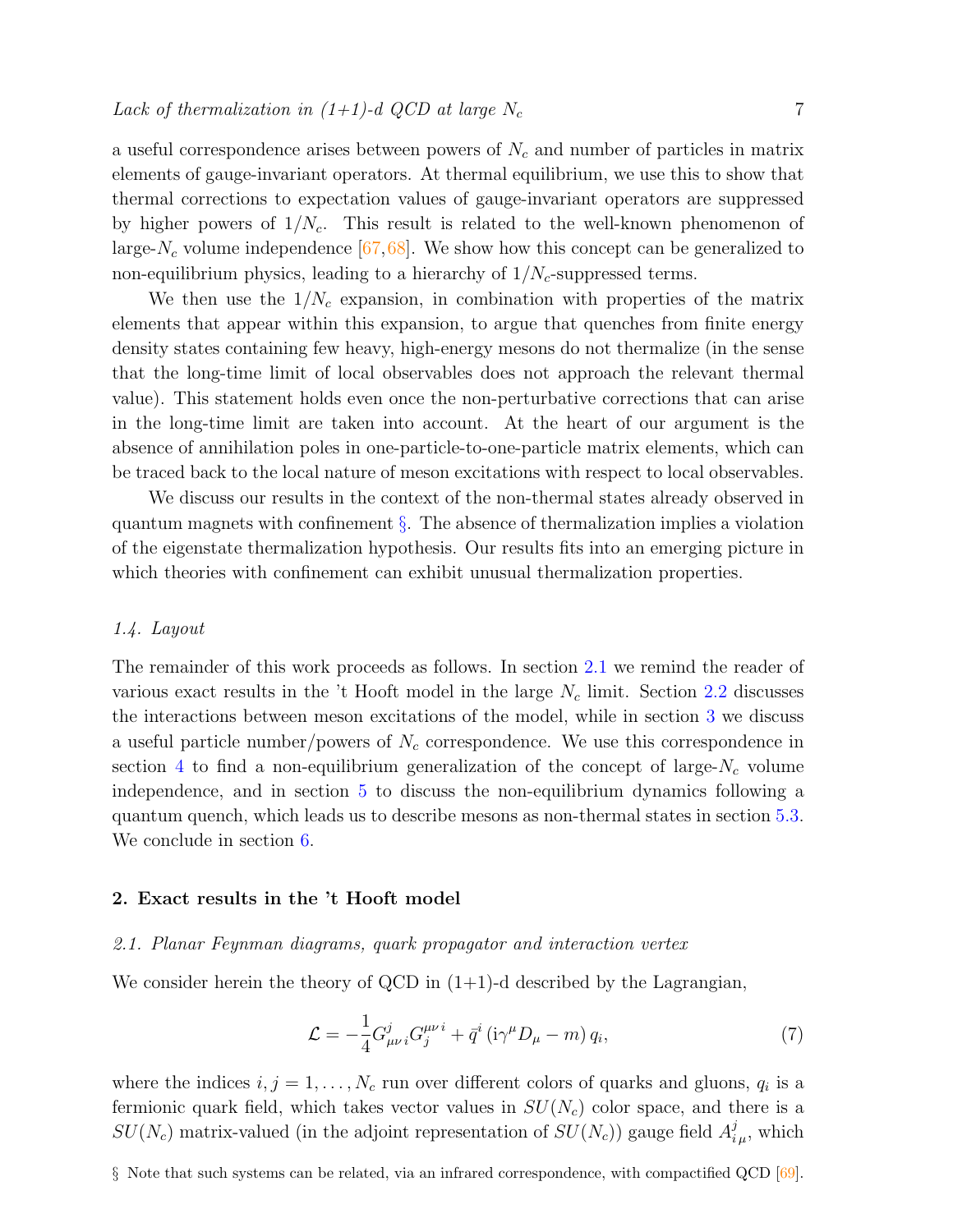

<span id="page-7-0"></span>**Figure 1.** The Feynman rules for [\(7\)](#page-6-2) describing  $(1+1)$ -d QCD with  $N_c$  colors.

is included in the field strength and covariant derivative, respectively defined as

$$
G_{\mu\nu i}^j \equiv \partial_\mu A_{i\nu}^j - \partial_\nu A_{i\mu}^j + g \left[ A_\mu, A_\nu \right]_i^j, D_\mu q_i \equiv \partial_\mu q_i + g A_{i\mu}^j q_j.
$$
 (8)

The parameters in  $(7)$  are the quark mass, m, and the strong coupling constant, q.

It is particularly convenient to study this model within the light-cone gauge, where one of the components of the gauge field is fixed to zero,

$$
A_{-} \equiv \frac{1}{\sqrt{2}} \left( A_0 - A_1 \right) = 0, \tag{9}
$$

corresponding to the light-cone coordinates  $x^{\pm} = x_{\mp} = \frac{1}{\sqrt{2}}$  $\overline{z}(x^0 - x^1)$ . In this gauge the Lagrangian is given by the simple form

<span id="page-7-1"></span>
$$
\mathcal{L} = -\frac{1}{2} \text{Tr} \left( \partial_- A_+ \right)^2 - \bar{q} \left( \gamma^\mu \partial_\mu + m + g \gamma_- A_+ \right) q. \tag{10}
$$

This gauge is particularly convenient because there are no Faddeev-Popov ghosts and it is easy to see that there is no vertex for gluon self interactions.

It was shown by 't Hooft that in the  $N_c \to \infty$  limit, while keeping  $g^2 N_c$  fixed, some aspects of this model become exactly solvable. We will refer to the  $N_c \to \infty$ limit of the model defined in [\(7\)](#page-6-2) as the 't Hooft model. Moreover, while the 't Hooft model becomes analytically tractable, the dynamics are sufficiently rich that the model is still qualitatively similar to the finite  $N_c$  case. As we will see, it can be shown that the quarks in the 't Hooft model are confined, and there is an infinite tower of meson (quark-antiquark) bound states.

The large- $N_c$  limit is simplified by the fact that the leading Feynman diagrams in orders of  $1/N_c$  have a planar structure [\[70\]](#page-29-12). Diagrammatically, quarks, which carry one fundamental color index, can be represented as a single line, while gluons, in the adjoint representation with two color indices, can be drawn as a double line, as pictured in figure [\(1\)](#page-7-0). In the large- $N_c$  limit, the leading diagrams are those which can be drawn on a single plain, while the crossing of color lines is suppressed.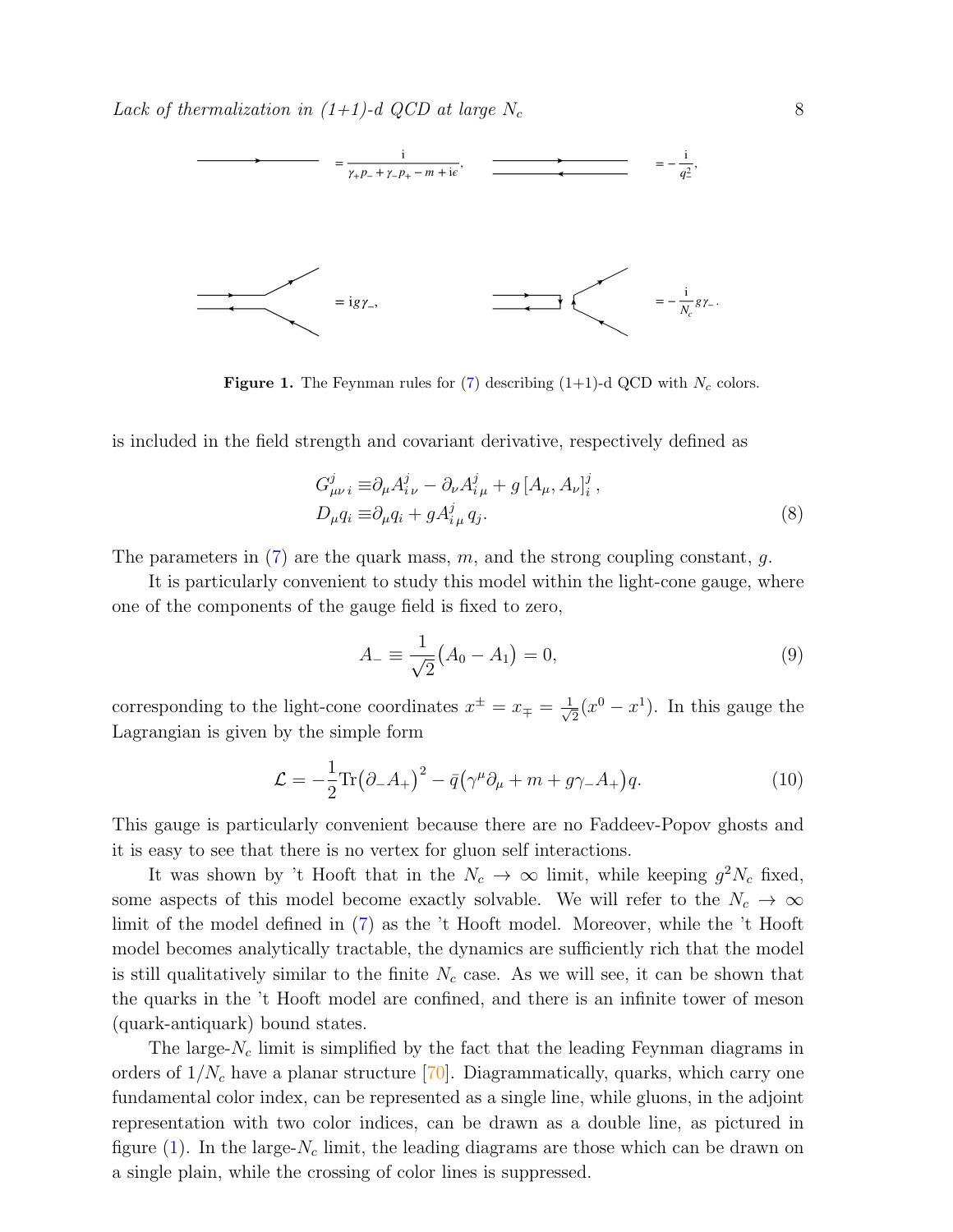

<span id="page-8-0"></span>**Figure 2.** In the large- $N_c$  limit, corrections to the fully-dressed quark propagator (represented herein as a rectangular blob) in the 't Hooft model come in the form of rainbow-like diagrams, illustrated here.



<span id="page-8-1"></span>**Figure 3.** The consistency conditions for the full dressed quark propagator  $S(p)$ , in terms of the one-particle-irreducible contributions,  $\Sigma(p)$ , from which one obtains eq.  $(12)$ .

In the light cone gauge, the fact that there are no gluon self-interactions  $[\text{cf. } (10)]$  $[\text{cf. } (10)]$  $[\text{cf. } (10)]$ , combined with the simplification of considering only planar diagrams, means that the quark propagator can be computed exactly, up to  $1/N_c$  corrections. This computation can be easily understood diagrammatically, as was shown by 't Hooft  $[66]$ . The large- $N_c$ limit implies that the only corrections to the quark propagator come from rainbow-like diagrams, involving emission and absorption of gluon lines that do not intersect each other, as shown in figure [2.](#page-8-0)

The full dressed propagator,  $S(p)$  can be written in terms of the bare propagator,  $S_0(p)$  as

$$
S(p) = \frac{S_0(p)}{1 + i\Sigma(p)S_0(p)} = \frac{ip_-}{2p_+p_- - m^2 - p_-\Sigma(p) + i\epsilon},\tag{11}
$$

where  $\Sigma(p)$  is the sum of one-particle-irreducible diagrams.

The full dressed propagator  $S(p)$  can be computed exactly as the solution of an integral equation that follows from the consistency condition pictured in figure [3.](#page-8-1) This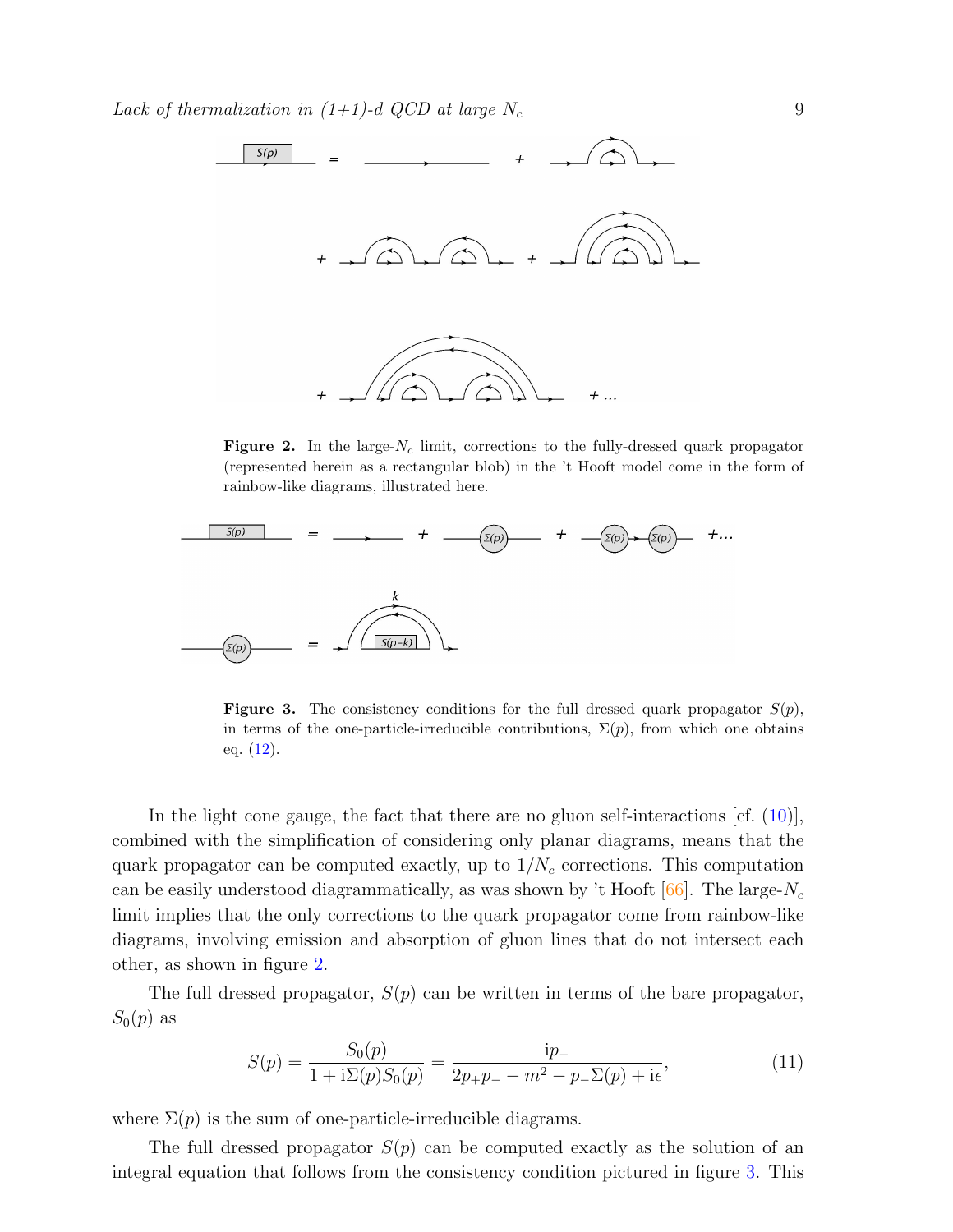

<span id="page-9-1"></span>Figure 4. Bethe-Salpeter consistency condition for the quark-quark vertex (represented herein as a dark-gray circular blob). As above, the gray rectangular boxes represent full quark propagators.

gives

<span id="page-9-0"></span>
$$
-i\Sigma(p) = \int \frac{dk_- dk_+}{(2\pi)^2} \frac{i}{k^2} S(p-k) (-2ig)^2 N_c,
$$
\n(12)

where the integral is infrared divergent, so it is necessary to introduce a low momentum cutoff  $\lambda$ . It can be shown [\[66\]](#page-29-8) that the solution of [\(12\)](#page-9-0) is

$$
\Sigma(p) = -\frac{g^2 N_c}{\pi} \left( \frac{\text{sgn}(p_-)}{\lambda} - \frac{1}{p_-} \right),\tag{13}
$$

and the full dressed propagator is

<span id="page-9-4"></span>
$$
S(p) = \frac{-ip_{-}}{m^{2} - g^{2}N_{c}/\pi + 2p_{+}p_{-} + g^{2}N_{c}|p_{-}|/\pi\lambda - i\epsilon}.
$$
\n(14)

Due to the presence of the cutoff  $\lambda$  in the propagator, which has to be taken to zero, the pole in the propagator shifts to  $p_+ \to \infty$ . This can be interpreted as the fact that the effective mass of a single quark diverges, i.e. quarks are confined and can only exist as bound states.

With knowledge of the full quark propagator at hand, it is then possible to study the full quark-quark interaction vertex,  $T_{\alpha\beta,\gamma\delta}(p,p';r)$ . It was shown in [\[71,](#page-29-13)[72\]](#page-29-14) that this vertex satisfies the consistency condition (pictured in figure [4\)](#page-9-1),

$$
T_{\alpha\beta,\gamma\beta}(p,p',r) = \frac{ig^2}{(p_{-}-p'_{-})^2} (\gamma_{-})_{\alpha\gamma}(\gamma_{-})_{\beta\delta}
$$
  
+ 
$$
ig^2 N_c \int \frac{d^2 k}{(2\pi)^2} \frac{(\gamma_{-})_{\alpha\epsilon}(\gamma_{-})_{\beta\lambda}}{(k_{-}-p_{-})^2} S(k)_{\epsilon\mu} S(k-r)_{\lambda\nu} T_{\mu\nu;\gamma\delta}(k,p';r).
$$
 (15)

This can be simplified by introducing the function

<span id="page-9-5"></span><span id="page-9-2"></span>
$$
\phi(p_-, p'_-; r) = \int dp_+ S_E(p) S_E(p-r) T(p, p'; r), \qquad (16)
$$

where  $2\gamma_- S_E(p) \equiv \gamma_- S(p)\gamma_-,$  and  $T_{\alpha\beta;\gamma\delta}(p,p';r) = (\gamma_-)_{\alpha\gamma}(\gamma_-)_{\beta\delta}T(p,p';r)$ . The relation [\(16\)](#page-9-2) can be inverted, and the full vertex obtained in terms of  $\phi(p, p'; r)$  via

<span id="page-9-3"></span>
$$
T(p, p'; r) = \frac{ig^2}{(p_- - p'_-)^2} + \frac{ig^2 N_c}{\pi^2} \int \mathrm{d}k_- \frac{\phi(k_-, p'; r)}{(k_- - p_-)^2}.
$$
 (17)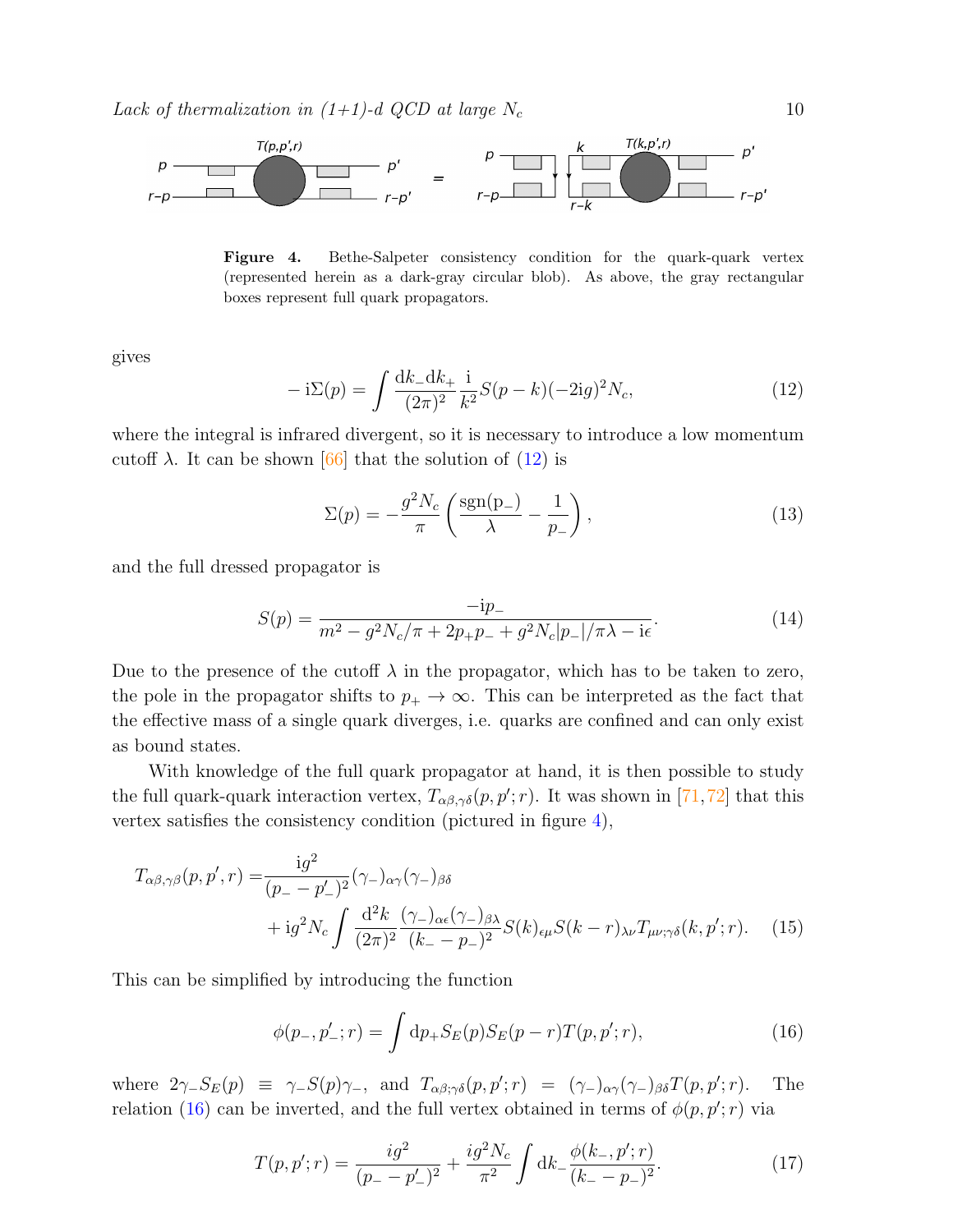The function  $\phi(p_-, p'_-; r)$  satisfies the  $\lambda$ -independent Bethe-Salpeter equation (for the full derivation see  $[71, 72]$  $[71, 72]$  $[71, 72]$ ,

<span id="page-10-0"></span>
$$
\mu^2 \phi(x, x'; r) = \frac{\pi^2}{N_c r_-(x - x')^2} + \alpha \left(\frac{1}{x} + \frac{1}{1 - x}\right) \phi(x, x'; r) + \int_0^1 \frac{\left[\phi(x, x'; r) - \phi(y, x'; r)\right] dy}{(x - y)^2}
$$

where  $\mu^2 = r^2 \pi / g^2 N_c$ ,  $\alpha = m^2 \pi / g^2 N_c$ , and we switched to the more convenient variables  $x = p_-/r_-$  and  $x' = p'_-/r_-$ . Intuitively, here x can be thought of as the share of the total light cone momentum carried by the quark within the meson. The full solutions  $\phi(x, x'; r)$  can be expressed in terms of solutions of the homogeneous equation

$$
\mu^2 \phi(x) = \alpha \left(\frac{1}{x} + \frac{1}{1-x}\right) \phi(x) + \int_0^1 \frac{[\phi(x) - \phi(y)] \mathrm{d}y}{(x-y)^2}.
$$
 (18)

(Here we suppress the  $x'$  and r arguments.) Equation [\(18\)](#page-10-0) has a discrete set of solutions [\[66\]](#page-29-8), labeled by the integer k and denoted  $\mu_k$ ,  $\phi_k(x)$ . These solutions were examined numerically by 't Hooft in [\[66\]](#page-29-8); here we need only knowledge of some of their interesting properties. The label k corresponds to the discrete spectrum of meson particles, bound states of a quark-antiquark pair. The solutions  $\phi_k(x)$  form an orthonormal set, such that,

$$
\sum_{k} \phi_k(x)\phi_k(x') = \delta(x - x'), \qquad \int_0^1 \phi_n^*(x)\phi_m(x)dx = \delta_{nm}.
$$
 (19)

For large values of  $k$ , so-called heavy meson bound states, the solutions can be approximated as √

$$
\mu_k^2 \approx \pi^2 k, \qquad \phi_k(x) \approx \sqrt{2} \sin(\pi k x). \tag{20}
$$

The full wave function can be expressed in terms of the homogeneous solutions,  $\phi_k(x)$ , as

$$
\phi(x, x'; r) = -\sum_{k} \frac{\pi g^2}{(r^2 - r_k^2) r_-} \int_0^1 \mathrm{d}y \frac{\phi_k(x) \phi_k^*(y)}{(y - x')^2}.
$$
\n(21)

Combined with eq. [\(17\)](#page-9-3), it is then possible to recover the full quark-quark scattering amplitude,  $T_{\alpha\beta,\gamma\beta}(p,p',r)$ , see [\[66\]](#page-29-8). It is worth mentioning that the scattering amplitude contains  $1/\lambda$  terms, which would diverge in the  $\lambda \to 0$  limit. This accounts for the fact that it is impossible for a meson state to decay into free quarks, and also, as we will later see, this ensures that the scattering amplitudes between mesons are finite.

To summarize the main results quoted in this section, in the large- $N_c$  limit of  $QCD$  in  $(1+1)$ -d, one can compute exactly the quark propagator and the quark-quark interaction vertex. The quark propagator exhibits a pole at  $p \to \infty$ , which is explained by the fact that the quark is confined. From the quark-quark interaction vertex one sees that only a discrete set of quark-antiquark configurations are allowed solutions, labeled by an integer  $k$ . These allowed quark-antiquark wave functions are associated with the discrete spectrum of mesonic bound states.

,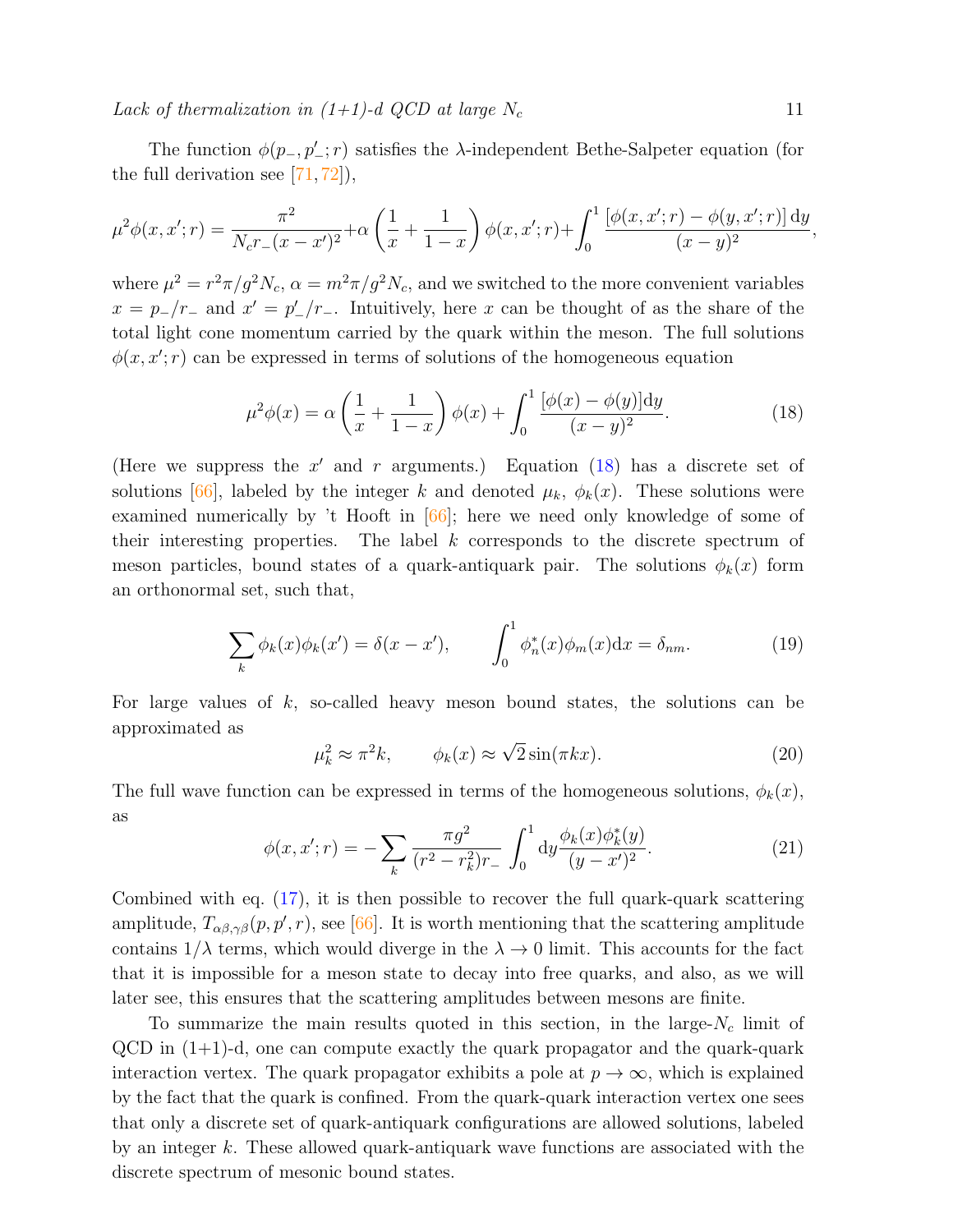

<span id="page-11-1"></span>**Figure 5.** The leading contribution to the  $1 \rightarrow 2$  meson decay process. Mesons are represented by a wiggly line, and the new effective three-meson vertex is depicted as a black square blob. The ellipsoidal dark gray blobs represent quark-quark vertices, and the gray rectangular boxes represent full quark propagators.

### <span id="page-11-0"></span>2.2. Meson interactions

The spectrum of the 't Hooft model consists of an infinite tower of meson bounds states, with discrete mass values. Quarks and gluons are confined and so absent from the physical spectrum. With knowledge of the quark propagator and of quark-quark interactions, it is possible to compute the leading contributions to mesonic scattering amplitudes at large  $N_c$ . The simplest interaction, first discussed in [\[71\]](#page-29-13), is the amplitude for  $1 \rightarrow 2$  meson decay. As shown diagrammatically in figure [5,](#page-11-1) this amplitude can be written in terms of the known quark propagator [\(14\)](#page-9-4) and the interaction vertex [\(15\)](#page-9-5).

The factors of  $\lambda$  that appear in the quark propagator, quark vertices, and arise from the integration over the loop momentum, exactly cancel to give a finite meson decay amplitude. We quote the final result for the amplitude (derived in  $|71|$ ) describing the decay of a single meson (described by meson quantum number  $k_1$  and momentum  $r_1$ ) into two mesons (with quantum numbers  $k_2$  and  $k_3$  and momenta  $r_2$  and  $r_3$ ),

$$
A_{k_1;k_2,k_3}(r_1;r_2,r_3) = \frac{4g^2\sqrt{N_c}}{\sqrt{\pi}} \left[ \int_0^{r_2} dl_- \phi_1 \left( \frac{l_-}{r_{1-}} \right) \phi_2 \left( \frac{l_-}{r_{2-}} \right) \int_0^{r_3} dp_- \frac{\phi_3 \left( \frac{p_-}{r_{3-}} \right)}{[p_- - (l_- - r_{2-})]^2} - \int_{r_{2-}}^{r_{1-}} dl_- \phi_1 \left( \frac{l_-}{r_{1-}} \right) \phi_3 \left( \frac{l_- - r_{2-}}{r_{3-}} \right) \int_0^{r_{2-}} dp_- \frac{\phi_2 \left( \frac{p_-}{r_{2-}} \right)}{(p_- - l_-)^2} \right]. \tag{22}
$$

Here it is important to notice that this amplitude is  $\mathcal{O}(1)$ √  $\overline{N_c}$ ). Thus, in the strict  $N_c \rightarrow \infty$  limit, the mesons are completely stable and do not decay. Similarly, one can study the  $2 \rightarrow 2$  meson scattering amplitude in terms of the exact quark propagator and interaction vertex. This is shown diagrammatically in figure [6.](#page-12-1) Its leading contribution is at order  $\mathcal{O}(1/N_c)$ .

As we have seen, non-trivial meson scattering involving three particles happens at order  $1/\sqrt{N_c}$ , while scattering involving four particles happens at order  $1/N_c$ . It is easy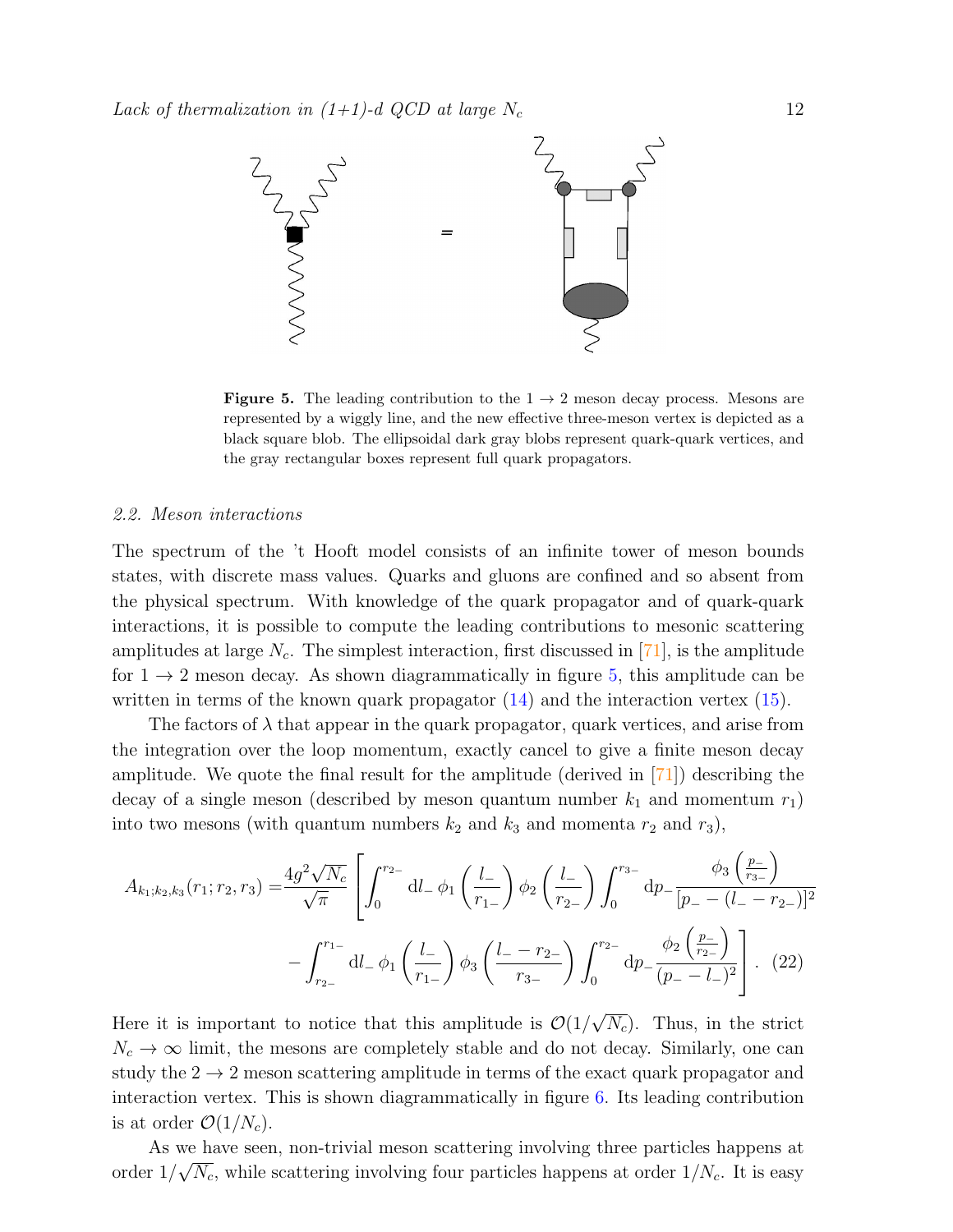

<span id="page-12-1"></span>**Figure 6.** A schematic depiction of the  $2 \rightarrow 2$  meson scattering amplitude. The effective 4-meson vertex is represented by a white circular blob.

to see a pattern: when higher numbers of particles are involved, the leading contribution to non-trivial scattering comes at higher orders of  $1/N_c$ . A non-trivial interaction vertex involving *n* particles will only contribute at order  $1/N_c^{(n-2)/2}$ . As we will explore in the next section, there is a deep correspondence between powers of  $1/N_c$  and the number of particles involved in a process. This can also be seen at the level of matrix elements of local operators.

#### <span id="page-12-0"></span>3. Particle number/power of  $N_c$  correspondence

We have seen that one can diagrammatically compute the leading contributions to scattering amplitudes under a  $1/N_c$  expansion. This approach can also be used to study matrix elements of local operators, which are necessary ingredients when studying the non-equilibrium dynamics of such systems. Physical observables have to be gauge invariant operators, for instance we can construct a meson-like operator that is given by an quark and antiquark pair connected by a path-ordered Wilson line,

$$
S_{\gamma}(x,y) = \bar{q}_j(x)W_{\gamma}^{ji}(x,y)q_i(y),\tag{23}
$$

where  $W^{ji}_{\gamma}(x, y)$  is a path-ordered exponential of the gauge field along a path,  $\gamma$ , which has endpoints at  $x$  and  $y$ ,

$$
W_{\gamma}^{ji}(x,y) = \mathcal{P} \exp\left[\int_{\gamma} \mathrm{d}x^{\mu} A_{\mu}^{ji}(x)\right]. \tag{24}
$$

We call operators such as  $S(x, y)$  "mesonic operators", because they are gauge invariant, bilinear in the quark field  $q_i$ , and create meson states when applied to the ground state.

We can also define gauge-invariant "gluonic operators", which do not contain the quark field. These are defined in terms of the Wilson loop, given by a Wilson line along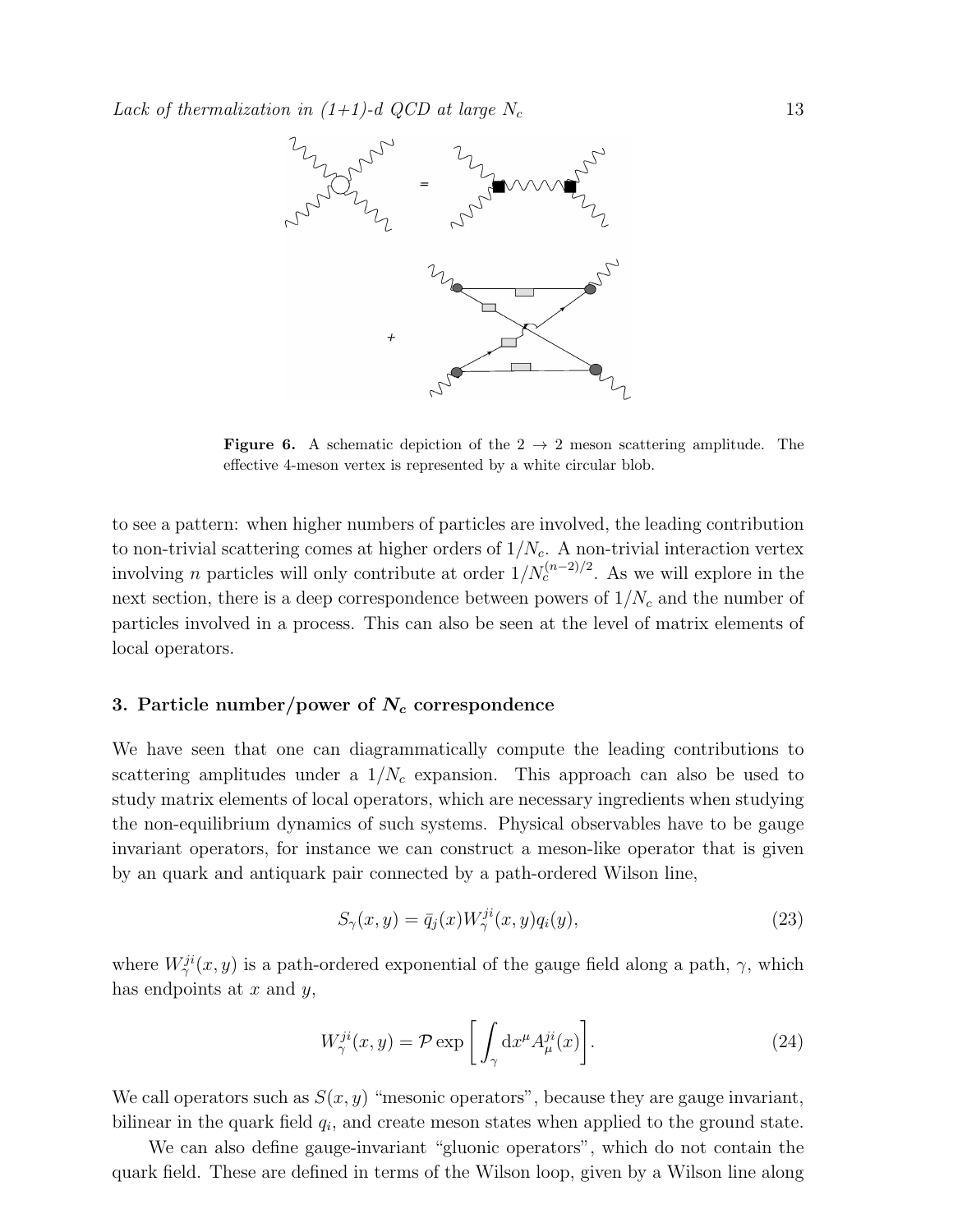

<span id="page-13-1"></span>Figure 7. Diagrammatic depiction of the one-meson matrix element.

a closed loop C

$$
W[\mathcal{C}] = \text{Tr}\,\mathcal{P}\exp\left[\oint_{\mathcal{C}} dx^{\mu} A_{\mu}^{ji}(x)\right].\tag{25}
$$

For the sake of simplicity, in our discussion we will focus on local mesonic operators, where the quark and antiquark are at the same point,

<span id="page-13-3"></span>
$$
S(x) = \bar{q}_i(x)q^i(x). \tag{26}
$$

When computing correlation functions of this operator, we will need matrix elements of the form  $\langle 0|S(x)|n_1, p_1; n_2, p_2; \ldots \rangle$ , which are evaluated between the ground state  $|0\rangle$ , and a state with a set of mesons labeled by quantum numbers  $n_i$  and momenta  $p_i$ .

The zero-meson matrix element (vacuum expectation value) has been computed in [\[73\]](#page-29-15) (see also [\[74,](#page-29-16) [75\]](#page-29-17)) and is given (in the  $m \to 0$  limit) by ||

<span id="page-13-4"></span>
$$
\langle 0|S(x)|0\rangle = -\frac{N_c}{\sqrt{12}} \left(\frac{N_c g^2}{2\pi}\right)^{1/2} = \mathcal{O}\left(N_c\right). \tag{27}
$$

For finite bare quark mass  $\langle 0|S(x)|0\rangle$  remains  $\mathcal{O}(N_c)$ , see ref. [\[79\]](#page-29-18). It was shown in [\[71\]](#page-29-13) that the matrix elements with mesons can be computed diagrammatically. The diagram corresponding to the one-meson matrix element is given in figure [7.](#page-13-1) This yields the oneparticle matrix element

$$
\langle 0|S(x)|n,p\rangle = \left(\frac{N_c}{\pi}\right)^{1/2} \int_0^1 \mathrm{d}y \, m\left(\frac{1}{y} - \frac{1}{1-y}\right) \phi_n(y) = \mathcal{O}(\sqrt{N_c}).\tag{28}
$$

For the purposes of this paper, the exact details of the matrix elements with higher number of mesons are not important: we only need to point out the fact that there is a correspondence between the number of mesons in the matrix elements and the order of  $1/N_c$  of its leading contribution. In fact, it can be shown diagrammatically that

<span id="page-13-2"></span>
$$
\langle 0|S(x)|n_1, p_1; n_2, p_2; \dots; n_k, p_k \rangle = \mathcal{O}\left(\frac{1}{N_c^{(k-2)/2}}\right). \tag{29}
$$

<span id="page-13-0"></span>K Note that in the light cone gauge this result is not trivial to obtain, being subtly related to boundary conditions and zero modes. Refs. [\[73\]](#page-29-15) and [\[74\]](#page-29-16) work in a different gauge to avoid this issue. It is also subtle in that it signals a condensate of the mesons, which breaks the (continuous) chiral symmetry. This should be forbidden by the Mermin-Wagner-Hohenberg/Coleman theorem [\[76–](#page-29-19)[78\]](#page-29-20), but the  $N_c = \infty$ limit removes the self-interactions of the Goldstone modes that would usually leads to an infrared divergence and force  $\langle 0|S(x)|0 \rangle = 0$ .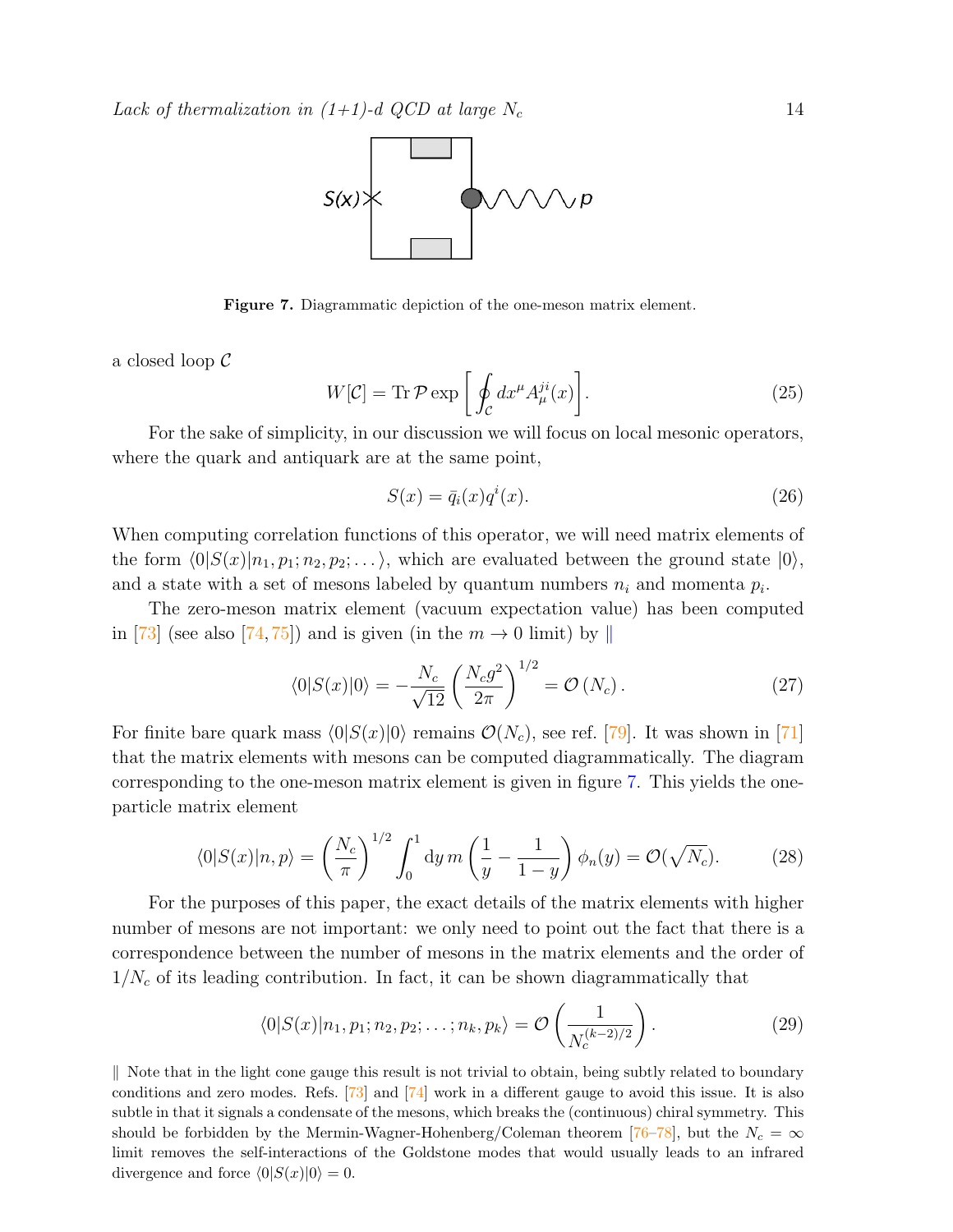Matrix elements with mesons in both the incoming and outgoing state can be obtained from [\(29\)](#page-13-2) by using crossing symmetry. Thus the correspondence [\(29\)](#page-13-2) is still true, connecting the total number of particles in incoming and outgoing states to the power of  $1/N_c$ .

One can take advantage of this correspondence, as in [\[71\]](#page-29-13), to compute correlation functions up to some given power of  $1/N_c$ . For example, one can compute the leading contributions to

$$
M(q^2) = \int \mathrm{d}x \, e^{\mathrm{i}q \cdot x} \langle 0 | \mathcal{T} \big( S(x) S(0) \big) | 0 \rangle \tag{30}
$$

by inserting a complete set of meson states between the two operators (obtaining the Lehmann representation). To leading order in  $1/N_c$  only the one-meson contribution is relevant, such that

<span id="page-14-1"></span>
$$
M(q^2) = \sum_{n} \frac{|\langle 0|S(0)|n,0\rangle|^2}{q^2 - \mu_n^2} + \mathcal{O}\left(\frac{1}{N_c^2}\right),\tag{31}
$$

from which the expected behavior characteristic of asymptotic freedom can be recovered,

$$
M(q^2) \sim \left(\frac{N_c}{\pi}\right) \ln\left(\frac{q^2}{\mu^2}\right)
$$
 as  $q \to \infty$ , (32)

as discussed in detail in Ref. [\[71\]](#page-29-13).

It is important to point out that the expansion [\(31\)](#page-14-1) is not a low-energy approximation for the correlation function, even though it only includes contributions from single mesons. As a result, one can study the ultraviolet properties of correlation functions, such as asymptotic freedom, to arbitrarily high energy scales provided the power of  $1/N_c$  is fixed.

In the Section [5](#page-18-0) we will see how this deep connection between the number of mesons and powers of  $1/N_c$  has strong consequences for the thermalization properties of the 't Hooft model.

# <span id="page-14-0"></span>4. Large  $N_c$  volume independence

One of the most powerful, and surprising, results in large- $N_c$  gauge theories is the phenomenon of volume independence  $[67, 68]$  $[67, 68]$  $[67, 68]$ . Consider a gauge invariant operator O of a confining pure gauge theory (with no fermions) in  $d$  space-time dimensions, with one of the spatial dimensions compactified into a circle of circumference  $\beta$ . The statement of large- $N_c$  volume independence is

$$
\langle O \rangle_{\beta} = \langle O \rangle_{\infty} \left[ 1 + \mathcal{O} \left( \frac{1}{N_c^2} \right) \right], \tag{33}
$$

where  $\langle \ldots \rangle_{\beta}$  represents the ground-state average of an operator in the space-time geometry  $R^{d-1} \times S^1$ . This statement is true as long as  $\beta$  is larger than any critical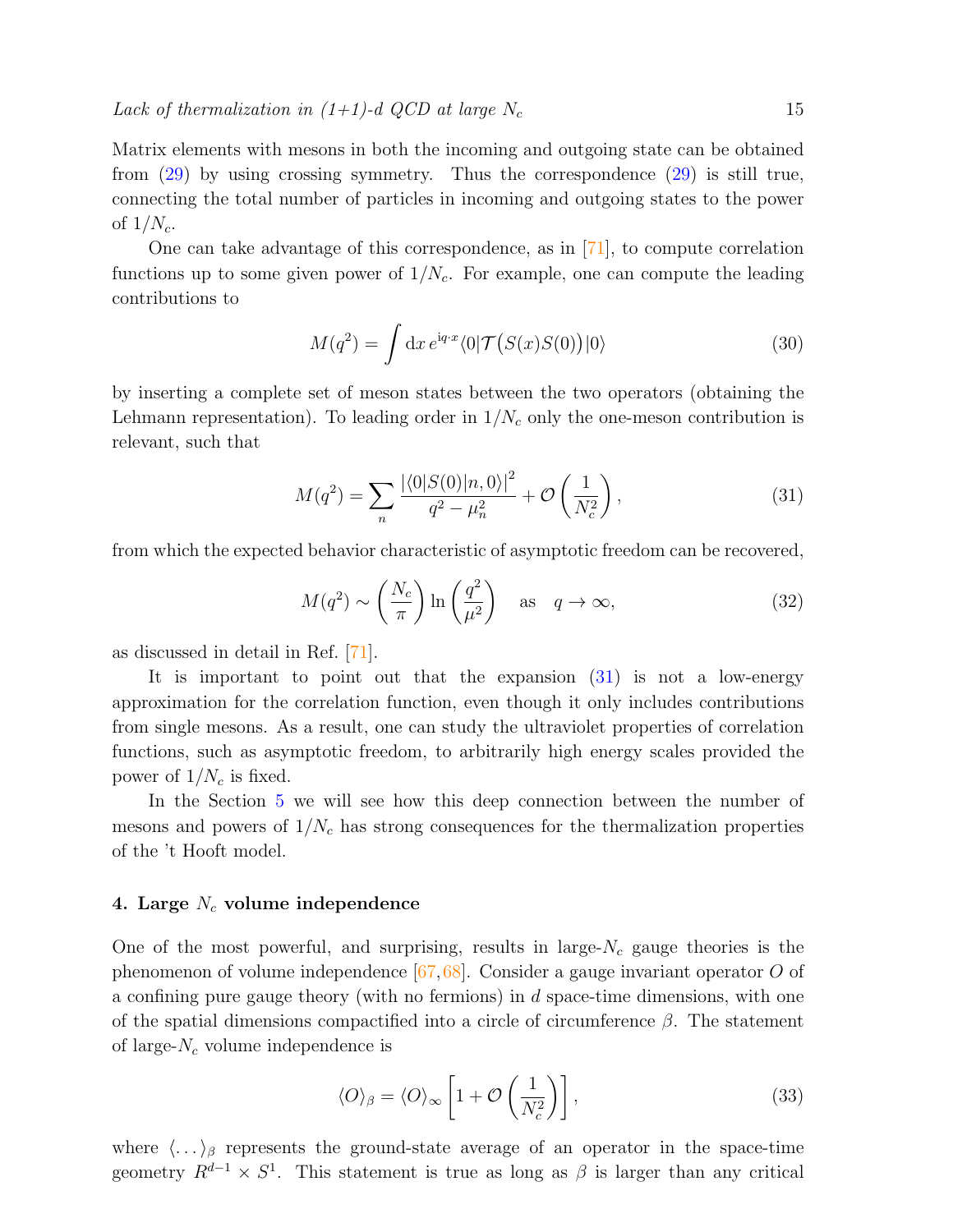value  $\beta_c$ , where the system may enter a deconfined phase. That is, as long as the system remains in a confined phase, expectation values of gauge invariant observables remain insensitive to the compactification of one of the spatial dimensions, up to  $\mathcal{O}(1/N_c)$ corrections.

# 4.1. Thermal equilibrium

The existence of volume independence in a Lorentz invariant theory has immediate consequences for thermodynamics. If instead of a spatial dimension, we compactify a Euclidean time dimension to a circumference  $\beta$ , then that is equivalent to gaugeinvariant observables being temperature independent:

<span id="page-15-0"></span>
$$
\langle O \rangle_{\beta} = \frac{\text{Tr}\left[O e^{-\beta H}\right]}{\text{Tr} \, e^{-\beta H}} = \langle 0|O|0 \rangle \left[1 + \mathcal{O}\left(\frac{1}{N_c^2}\right)\right],\tag{34}
$$

as long as one does not reach a deconfining critical temperature  $\beta_c$ . We will see in the following that this statement can be modified to gauge theories including fermions, but the power of the finite-temperature corrections are modified.

The implications of thermal independence at large  $N_c$  can be understood by considering the factorization properties of correlation functions of gauge-invariant operators. Let  $O_1$ ,  $O_2$  be two such operators, then their ground-state correlation functions satisfy

<span id="page-15-1"></span>
$$
\langle O_1 O_2 \rangle = \langle O_1 \rangle \langle O_2 \rangle \left[ 1 + \mathcal{O} \left( \frac{1}{N_c^{\alpha}} \right) \right], \tag{35}
$$

where the connected piece of the correlation function is suppressed at large  $N_c$ . The power,  $\alpha$ , depends on whether the operators  $O_1$ ,  $O_2$  are mesonic or gluonic.

We can, in fact, write down the general  $1/N_c$  power of the leading contribution to multi-point connected correlation functions. Given a gauge theory with both quarks and gluons, we define  $O_i^g$  $_i^g$  to be purely gluonic operators (such as the Wilson loop  $W[\mathcal{C}]$ ) and  $O_i^f$  $i<sub>i</sub>$  to be mesonic operators (such as  $S(x)$ ). Furthermore, we impose that these gauge invariant operators are non-factorizable, i.e. they cannot be decomposed into a product of other gauge invariant operators (for instance,  $S^2(x)$  is not allowed). We normalize these operators such that

$$
\langle O_1^f O_2^f \rangle \sim N_c^0, \qquad \langle O_1^g O_2^g \rangle \sim \frac{1}{N_c}.
$$
\n(36)

It can then be shown that the leading contributions to connected correlation functions under a large  $N_c$  expansion are [\[80\]](#page-29-21),

$$
\langle O_1^g \dots O_n^g O_1^f \dots O_m^f \rangle_{\text{connected}} \sim \mathcal{O}\left(\frac{1}{N_c^{n+m/2-1}}\right). \tag{37}
$$

In the thermodynamic limit, the thermal expectation value [\(34\)](#page-15-0) is equivalent to the microcanonical ensemble average, where the average is taken over states within a small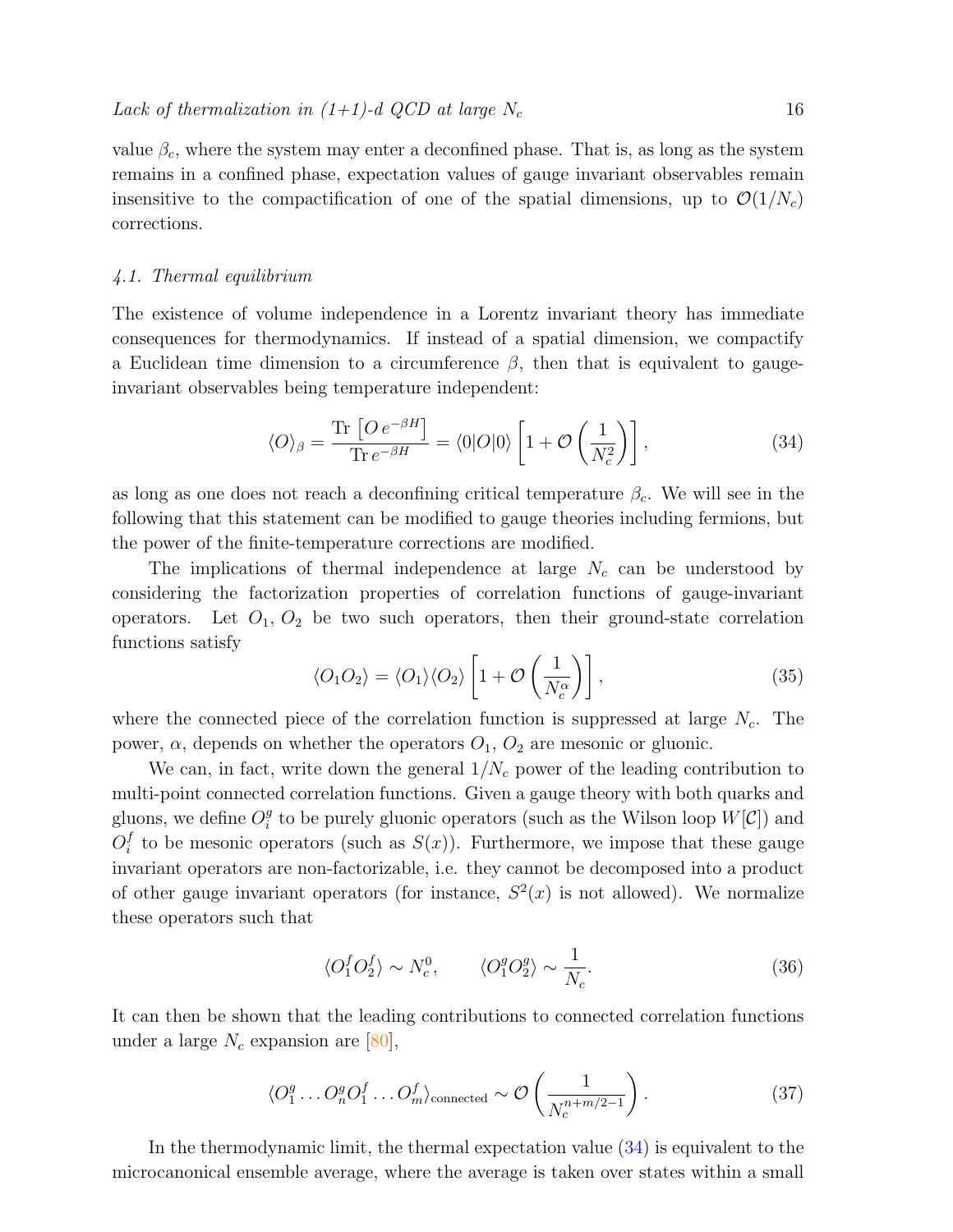energy window  $\Delta E$  of the thermal energy  $E_\beta$ ; recall eq. [\(4\)](#page-3-0),

$$
\langle O \rangle_{\text{MCE}} = \frac{1}{N_{\Delta E}} \sum_{\substack{i: \\ |E_i - E_{\beta}| < \Delta E}} \langle E_i | O | E_i \rangle. \tag{38}
$$

If  $\beta$  is such that the system is still in a confined phase, then all the states  $|E_i\rangle$  are color-singlets. This implies that we can create all such states by acting on the ground state with a non-factorizable gauge invariant operator (or a product of them),  $\hat{E}_i$ , such that

$$
|E_i\rangle = \hat{E}_i|0\rangle, \qquad \langle \hat{E}_i\rangle = 0. \tag{39}
$$

We can then express the microcanonical ensemble result for the correlation function as a sum of correlation functions of the form

$$
\langle \hat{E}_i O \hat{E}_i \rangle = \langle O \rangle \langle \hat{E}_i \hat{E}_i \rangle + \langle \hat{E}_i O \hat{E}_i \rangle_{\text{connected}}, \tag{40}
$$

where we have used the factorization  $(35)$ . The sum over index i in the first, disconnected term of eq. [\(40\)](#page-16-0) yields the vacuum expectation value of O, which is of order  $N_c^0$ .

The connected term is suppressed as

<span id="page-16-0"></span>
$$
\langle \hat{E}_i O \hat{E}_i \rangle_{\text{connected}} \sim \frac{\langle O \rangle}{N_c^{\alpha_i}},
$$

where the power,  $\alpha_i$ , depends on whether the theory contains fermionic fields or is a pure gauge theory. In a purely gluonic gauge theory both  $\hat{E}_i$  and O are necessarily gluonic and are, at most, non-factorizable operators such that  $\alpha_i = 2$ . This recovers the known result for large- $N_c$  volume independence [\[67\]](#page-29-9), eq. [\(34\)](#page-15-0). In the case where the theory contains fermions, the leading contributions will come from  $\hat{E}_i$  being a mesonic, non-factorizable operator and as a result  $\alpha_i = 1$ .

As long as  $\beta$  stays within a confining phase  $\P$ , all thermal corrections to expectation values of gauge-invariant operators are suppressed by powers of  $1/N_c$ . We now want to understand if this phenomenon of volume-independence can be generalized from thermal equilibrium to non-equilibrium dynamics.

#### 4.2. Generalization to non-equilibrium dynamics

A generic non-equilibrium setup involves preparing the system in an initial density matrix,  $\rho_0$  that does not commute with the Hamiltonian of the system, H. Timeevolution is then described through the time-dependent density matrix

$$
\rho(t) = e^{-iHt}\rho_0 e^{iHt},\qquad(41)
$$

<span id="page-16-1"></span>¶ The separation between a deconfined and a confined phase is not straightforward in gauge theories containing massive fermions. There are different order parameters, such as the quark condensate and Polyakov loops (see for instance [\[81\]](#page-30-0)), whose expectation values differentiates between the two phases. The critical temperature, however, is different for the each order parameter, suggesting that there is a crossover, rather than a sharp transition, between the confined and deconfined phase. For our purpose, by confined phase we mean that all the states within the energy window  $|E_i - E_\beta| < \Delta E$ , are color singlets that can be created by products of non-factorizable operators.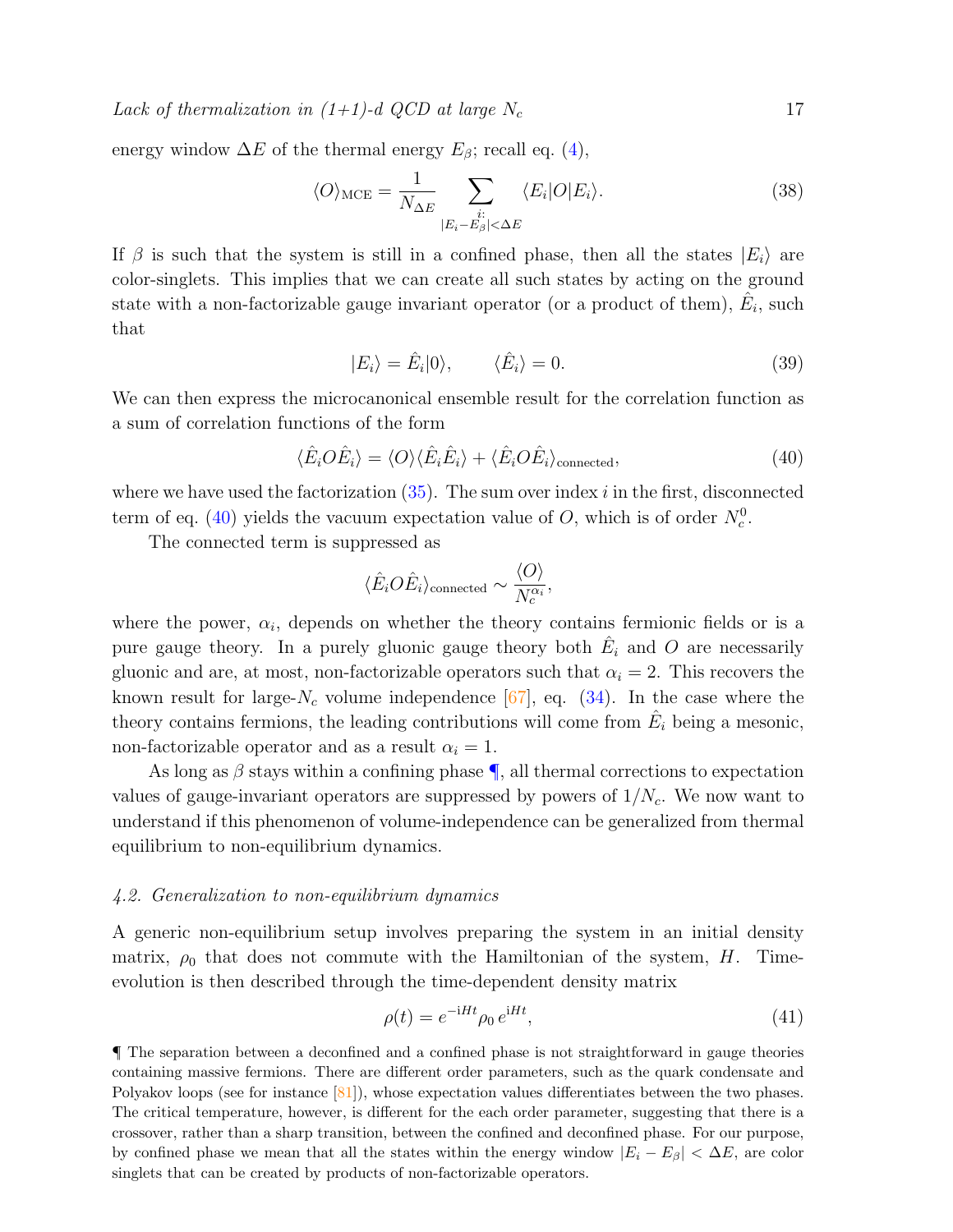and the evolution of physical observables is computed via

$$
\langle O(t) \rangle = \frac{\text{Tr}\left[ O \rho(t) \right]}{\text{Tr}\rho_0}.
$$
\n(42)

Here the trace can taken by summing over eigenstates of the Hamiltonian,  $|E_i\rangle$ . The non-trivial time-dependence arises from the fact that the density matrix is, generally, not diagonal in this eigenstate basis. Physical observables can then be expressed as

$$
\langle O(t) \rangle = \frac{\sum_{i,j} \rho_{ij} e^{-it(E_i - E_j)} \langle E_j | O | E_i \rangle}{\sum_i \rho_{ii}}, \qquad (43)
$$

where  $\rho_{ij} = \langle E_i | \rho_0 | E_j \rangle$ .

We now want to examine the analogue of volume independence in these nonequilibrium scenarios, where the system remains in the confined phase. This can be defined precisely by assuming that the initial conditions are such that  $\rho_{ij}$  is non-zero only for color-singlet states,  $|E_i\rangle$ ,  $|E_j\rangle$ . We assume the matrix  $\rho_{i,j}$  vanishes when evaluated on colorful states above the deconfinement threshold.

Given that the sum  $\sum_{i,j}$  runs only over color-singlet states (which can be created by products of color-singlet, non-factorizable operators) we arrange the contributions to the time-dependent expectation value by their  $1/N_c$  dependence

$$
\langle O(t) \rangle \sum_{i} \rho_{ii} = \langle O \rangle + \sum_{i \neq 0} \left( \rho_{0i} e^{itE_i} \langle E_i | O | 0 \rangle + \rho_{i0} e^{-itE_i} \langle 0 | O | E_i \rangle \right) + \sum_{i,j \neq 0} \rho_{ij} e^{-it(E_i - E_j)} \langle E_j | O | E_i \rangle.
$$
 (44)

The leading contribution comes from the diagonal (time-independent) term  $\langle O \rangle$ . The rest of the terms are suppressed as

<span id="page-17-0"></span>
$$
\langle E_i|O|0\rangle \sim \langle 0|O|E_i\rangle \sim \frac{\langle O\rangle}{N_c^{\alpha_1}}, \qquad \langle E_j|O|E_i\rangle \sim \frac{\langle O\rangle}{N_c^{\alpha_2}}.
$$
\n(45)

If we consider a purely gluonic theory, the leading contributions come from when  $\hat{E}_i$ ,  $\hat{E}_j$ , O are non-factorizable gluonic operators such that  $\alpha_1 = 1$  and  $\alpha_2 = 2$ . If the theory contains fermions, then the leading contributions come from mesonic, nonfactorizable operators  $\hat{E}_i$ ,  $\hat{E}_j$ , such that  $\alpha_1 = 1/2$  and  $\alpha_2 = 1$ . It is then clear that non-equilibrium dynamics affects observables only at a sub-leading orders in the  $1/N_c$ expansion, generalizing the concept of volume independence. In thermal-equilibrium, the corrections come at order  $\langle O \rangle / N_c^2$  in pure gauge theories, or at  $\langle O \rangle / N_c$  for theories with quarks. In the general non-equilibrium case, however, the highly non-diagonal matrix elements,  $\langle 0|O|E_i\rangle$  bring new lower-order corrections, at order  $\langle O\rangle/N_c$  for pure gauge theories and at  $\langle O \rangle / \sqrt{N_c}$  for gauge theories with quark.

We point out that similar observations regarding the non-equilibrium manifestations of large- $N_c$  volume independence had already been made in Ref. [\[82\]](#page-30-1), for the case of a quantum quench of the principal chiral sigma model (PCSM). The PCSM is not a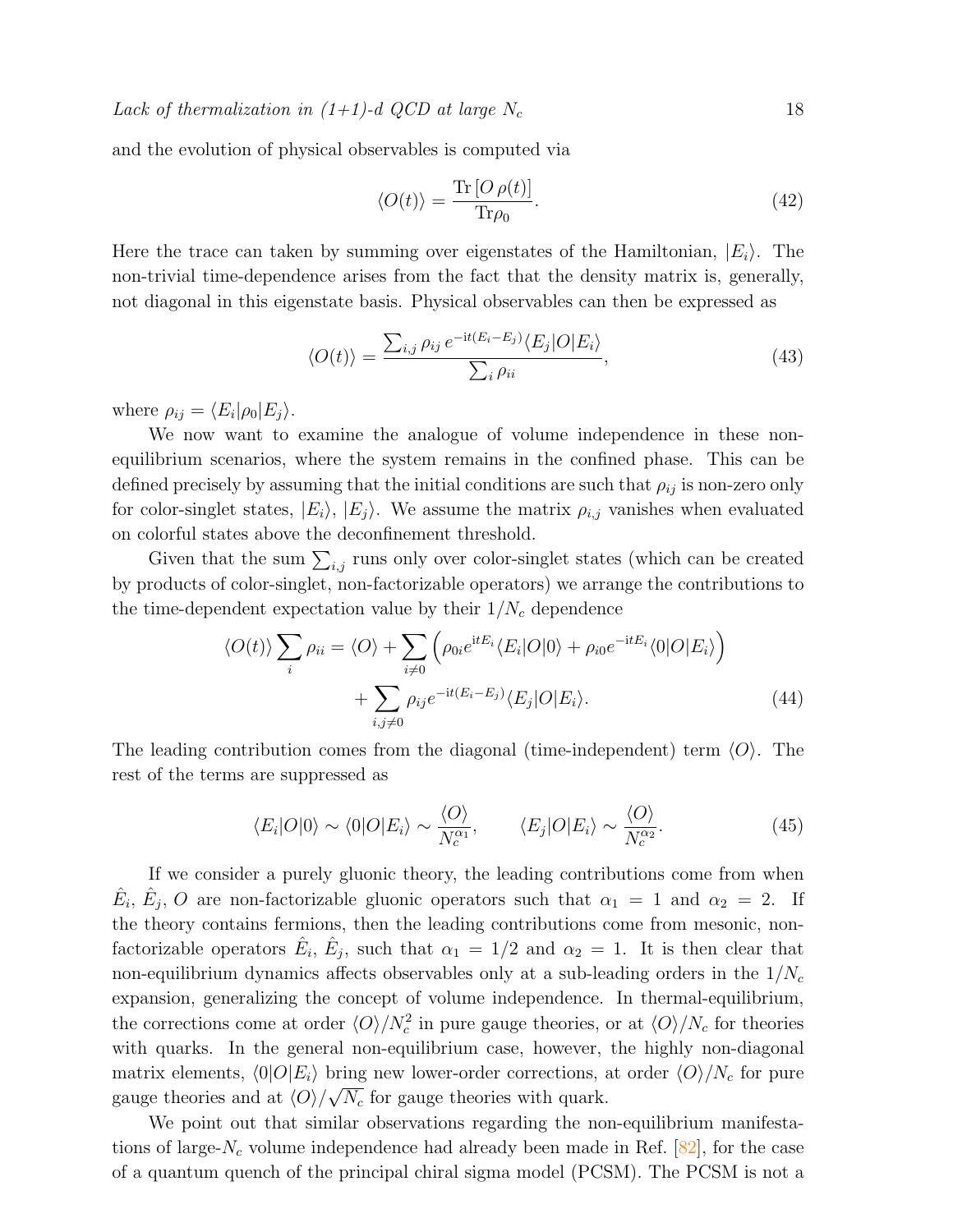confining gauge theory, it is in fact an integrable field theory with an  $SU(N_c)_L \times SU(N_c)_R$ global chiral symmetry, and with (matrix-valued) particle excitations, correspondingly labeled with left and right  $SU(N_c)$  color indices. The arguments presented in this section are therefore not expected to apply to the PCSM. However, when one performs quantum quenches from initial states which are  $SU(N_c)_L \times SU(N_c)_R$  color singlets, it was shown that contributions to the non-equilibrium dynamics are, analogously to eq.  $(45)$ , suppressed by two different powers of  $1/N_c$ . This feature, combined with the integrability of the PCSM was used in [\[82\]](#page-30-1) to compute the full time evolution of local observables, up to the leading order in  $1/N_c$ .

#### <span id="page-18-0"></span>5. Quenches from multi-meson states

In recent works  $[39, 40]$  $[39, 40]$  $[39, 40]$  (see also  $[36–38]$  $[36–38]$ ) it was shown that for the quantum Ising chain with both transverse and longitudinal fields, the existence of a tower of meson states, stretching far into the many-body spectrum, leads to a violation of the eigenstate thermalization hypothesis. This is due to the fact that one can create eigenstates with a finite number (e.g., one) of mesons that carry an extensive amount of energy. Then, when a physical observable is evaluated in such a states, its expectation value does not agree with the (microcanonical) thermal expectation value at the same energy density. This violation of the eigenstate thermalization hypothesis has consequences for nonequilibrium dynamics: if one performs a quantum quench in which the initial state projects strongly onto these extensive-energy few meson states, the system does not thermalize following time-evolution.

In this section we will explore a similar scenario in the 't Hooft model, by considering a quantum quench from an initial state with a finite number of mesons (i.e., zero density), but with extensive energy. The expectation values following this quench will be compared to the expected value at the corresponding finite temperature.

#### 5.1. Thermal expectation value

Given the results of the previous sections, we can straightforwardly compute thermal expectation values of local operators, at leading order in  $1/N_c$ . For the di-quark operator, [\(26\)](#page-13-3), the thermal average is given as usual by

$$
\langle S(x) \rangle_{\beta} = \text{Tr} \left[ e^{-\beta H} S(x) \right] / Z, \qquad Z = \text{Tr} \left[ e^{-\beta H} \right]. \tag{46}
$$

The trace can be computed in the basis of meson states. In this basis, the Hamiltonian can be written effectively as [\[70\]](#page-29-12) (see also [\[75\]](#page-29-17))

<span id="page-18-1"></span>
$$
H = H_0 + \frac{1}{\sqrt{N_c}} H_{\text{int}}, \qquad H_0 = \int dp \sum_n H_n^0(q) A_n^{\dagger}(p) A_n(p) \tag{47}
$$

where  $A_n^{\dagger}(p)$  is the creation operator for a meson with quantum number *n*, and momentum p. The meson-meson interactions come at higher orders in  $1/\sqrt{N_c}$ , as we saw in section [2.2.](#page-11-0)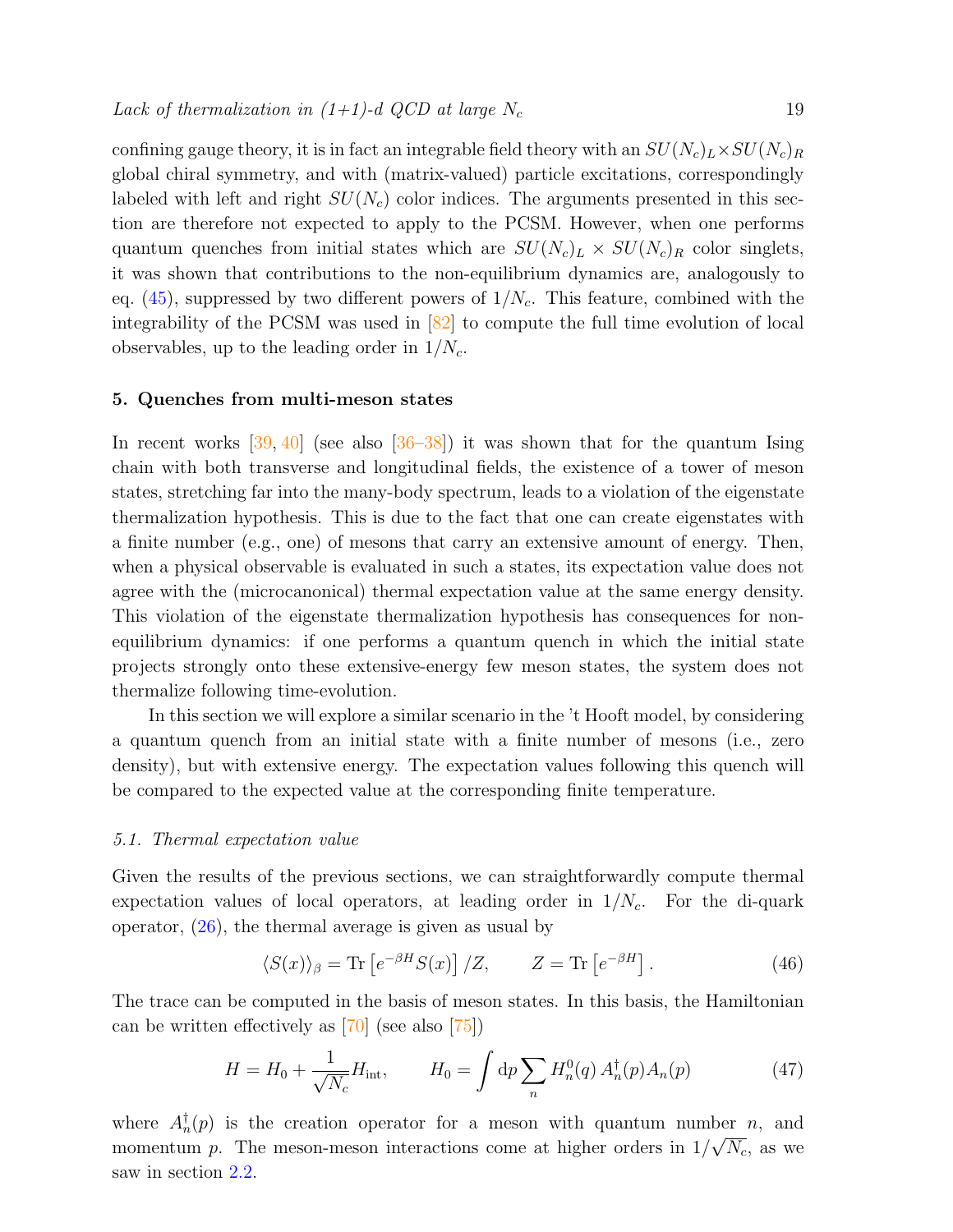To leading order in  $1/N_c$ , the thermal expectation value is computed by considering the contributions from one-meson states only

<span id="page-19-0"></span>
$$
\langle S(x) \rangle_{\beta} = \langle 0 | S(x) | 0 \rangle + \sum_{n} \int \mathrm{d}p \, W(n, p) \langle n, p | S(x) | n, p \rangle_{\text{connected}} + \mathcal{O}\left(\frac{1}{N_c}\right), \tag{48}
$$

with the first term on the right-hand side being the vacuum expectation value, which is of order  $N_c$ , as seen in eq. [\(27\)](#page-13-4). The matrix elements involving two mesons are of order 1 (suppressed, as we expect from large- $N_c$  volume independence) and  $W(n, p)$ is the Bose-Einstein thermal distribution for each type of meson. Here the connected matrix element,  $\langle n, p|S(x)|n, p\rangle$ <sub>connected</sub>, denotes that we have subtracted disconnected contributions, such as  $\langle 0|S(x)|0\rangle\langle n, p|n, p\rangle$ .

With an explicit expression for the thermal expectation value of  $S(x)$  at hand, [\(48\)](#page-19-0), we can test if time-evolution of a given initial state with the same energy density will reproduce the thermal result, to order  $N_c^0$ , at late times.

#### 5.2. Expectation value after multi-meson quench

Accordingly, we consider an initial state given by a finite set of stationary heavy mesons,

<span id="page-19-1"></span>
$$
|\psi_0\rangle = |n_1, 0; n_2, 0; \dots; n_k, 0\rangle, \tag{49}
$$

chosen such that the total energy  $E = \sum_{i=1}^{k} \mu_{n_i} \sim L$  is extensive and agrees with that of the thermal state for a given temperature,  $\beta$ . The state [\(49\)](#page-19-1) is not an eigenstate of the full Hamiltonian, eq. [\(47\)](#page-18-1), being instead an eigenstate of only the non-interacting (first) term. The state will therefore evolve non-trivially under  $|\psi_t\rangle = e^{-itH}|\psi_0\rangle$ . We are interested in computing the time-dependent expectation values of local observables, such as

$$
\langle S(x) \rangle_t = \frac{\langle \psi_0 | e^{itH} S(x) e^{-itH} | \psi_0 \rangle}{\langle \psi_0 | \psi_0 \rangle}.
$$
\n(50)

It is convenient to express this in the interaction picture,

<span id="page-19-2"></span>
$$
\langle S(x) \rangle_t = \frac{\langle \psi_0 | U_I^{\dagger}(t) S_I(x, t) U_I(t) | \psi_0 \rangle}{\langle \psi_0 | \psi_0 \rangle}, \tag{51}
$$

where  $S_I(x,t) = e^{itH_0} S(x) e^{-itH_0}$ ,  $U_I(t) = e^{itH_0} e^{-itH}$  and  $H_0$  is given in eq. [\(47\)](#page-18-1). It is then possible to expand the interaction picture time-evolution operator  $U_I(t)$  as a perturbative series in powers of  $1/N_c$ .

The leading contribution to the perturbative expansion of [\(51\)](#page-19-2) is obtained by taking  $U_I(t) \approx 1$ . This gives the time-independent expectation value

<span id="page-19-3"></span>
$$
\langle S(x)\rangle_t = \langle 0|S(x)|0\rangle + \sum_{i=1}^k \frac{\langle n_i, 0|S(x)|n_i, 0\rangle_c}{\langle n_i, 0|n_i, 0\rangle} + \mathcal{O}\left(\frac{1}{N_c}\right). \tag{52}
$$

Here the first term (involving the matrix element with zero-meson states) is of order  $N_c$ and the second term (with one-meson states) is order 1.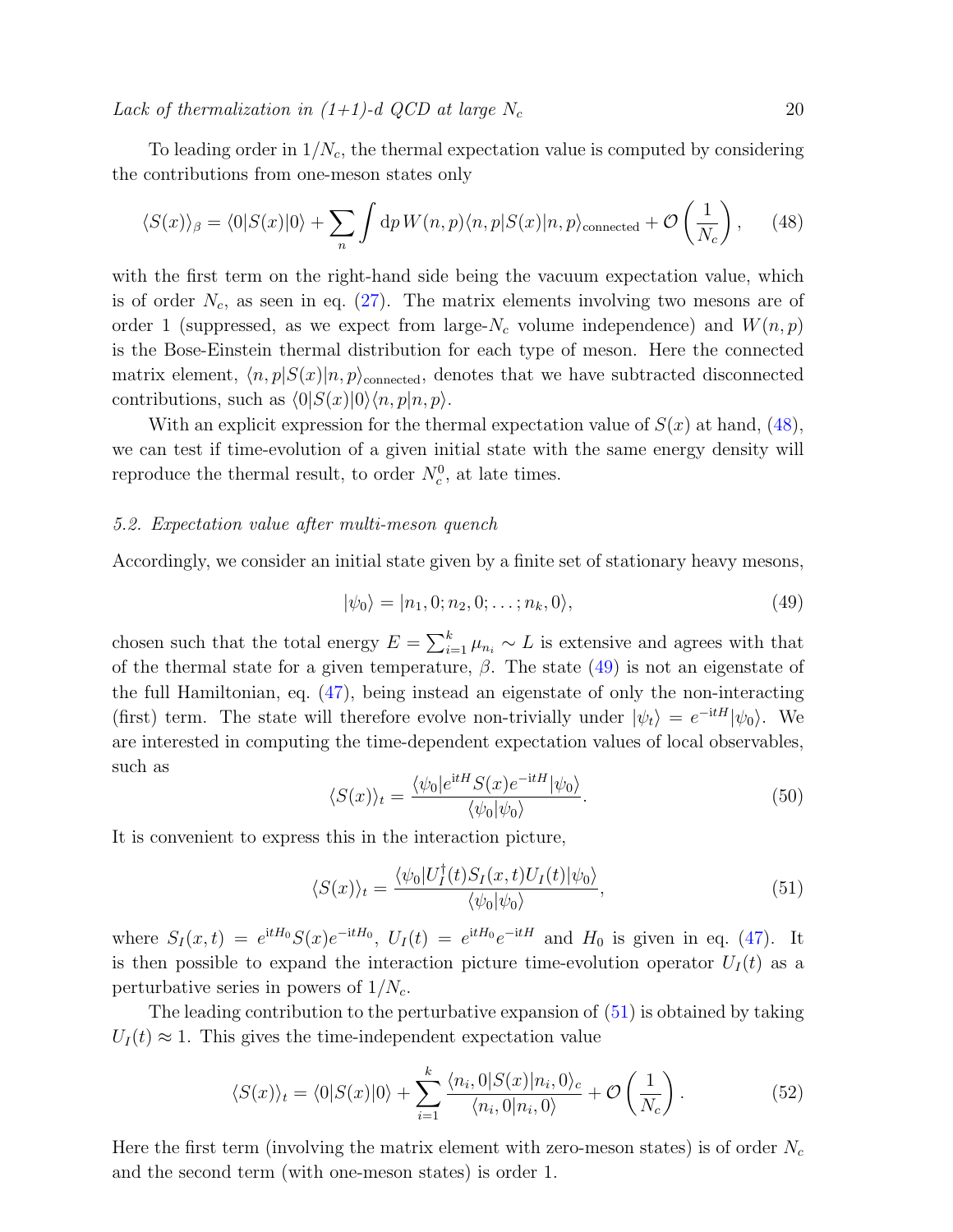Comparing eq. [\(52\)](#page-19-3) with eq. [\(48\)](#page-19-0), it is immediately clear that up to order  $N_c^0$  the two do not necessarily agree. One could be tempted, therefore, to conclude that the eigenstate thermalization hypothesis is not satisfied for the initial state [\(49\)](#page-19-1). It is, however, too early to reach this conclusion.

As we have previously discussed, the onset of thermalization is a non-perturbative phenomenon. Integrable systems reach non-thermal steady states at late times, which are at a distance  $\mathcal{O}(1)$  from thermal values <sup>[+](#page-20-0)</sup>. At first glance it would seem that the perturbative expansion of  $\langle S(x) \rangle_t$ , based on the expansion of the time evolution operator  $U_I(t)$ , in powers of  $1/N_c$ , can only generate small subleading corrections to eq. [\(52\)](#page-19-3).

We will see, however, that it is still possible (in principle) to obtain additional  $\mathcal{O}(1)$ corrections from the perturbative expansion of  $U_I(t)$ . The only way this can happen is if some other quantity in the expansion diverges as  $1/N_c$  is taken to 0, such that the terms in the expansion are not actually "small", but instead  $\mathcal{O}(1)$ . We will see that this is indeed the case, as thermalization is expected to occur only at sufficiently late times, such that  $t^{\alpha} \sim N_c \to \infty$ , for some positive power  $\alpha$ .

5.2.1. Generating non-perturbative corrections in the long-time limit With the aim of finding  $\mathcal{O}(1)$  corrections to eq. [\(52\)](#page-19-3), we are interested in computing the leading contributions as  $t \to \infty$  from the  $1/N_c$  corrections. In order for this expansion to produce  $\mathcal{O}(1)$  terms, we would need the  $\mathcal{O}(1/N_c)$  correction to include a term that grows with a positive power of time, such that at late times, the expectation value would be of the form

<span id="page-20-1"></span>
$$
\langle S(x)\rangle_t = \langle 0|S(x)|0\rangle + \sum_{i=1}^k \frac{\langle n_i, 0|S(x)|n_i, 0\rangle_c}{\langle n_i, 0|n_i, 0\rangle} + \frac{t^{\alpha_1}}{N_c}A_1 + \frac{t^{\alpha_2}}{N_c^2}A_2 + \dots,\tag{53}
$$

where  $\alpha_1, \alpha_2, \ldots$  are positive numbers. A simple example of how such terms that grow with time can produce  $\mathcal{O}(1)$  contributions is, for instance, if it happens that  $\alpha_n = n$ and  $A_n = (-1)^n \frac{Ab^n}{n!}$ , in which case the expansion exponentiates at late times:

<span id="page-20-2"></span>
$$
\langle S(x)\rangle_t = \langle 0|S(x)|0\rangle + \sum_{i=1}^k \frac{\langle n_i, 0|S(x)|n_i, 0\rangle_c}{\langle n_i, 0|n_i, 0\rangle} - A + Ae^{-\frac{b}{N_c}t}.\tag{54}
$$

In this scenario of the series exponentiating at late times, the perturbative expansion generates a non-perturbative term, A, which in principle could move  $\lim_{t\to\infty}$  $\langle S(x)\rangle_t$ towards the thermal value  $\langle S(x)\rangle_{\beta}$ . We point out that a very similar scenario of exponentiation leading to non-perturbative late-time behavior has been seen in the case of a quantum quench of the Ising field theory [\[84\]](#page-30-2) (and the corresponding lattice model [\[85–](#page-30-3)[87\]](#page-30-4)) and the sine-Gordon model [\[88–](#page-30-5)[90\]](#page-30-6).

<span id="page-20-0"></span><sup>+</sup> See, e.g., ref. [\[83\]](#page-30-7) for a discussion of this in the context of time-evolution in the presence of weak integrability-breaking perturbations.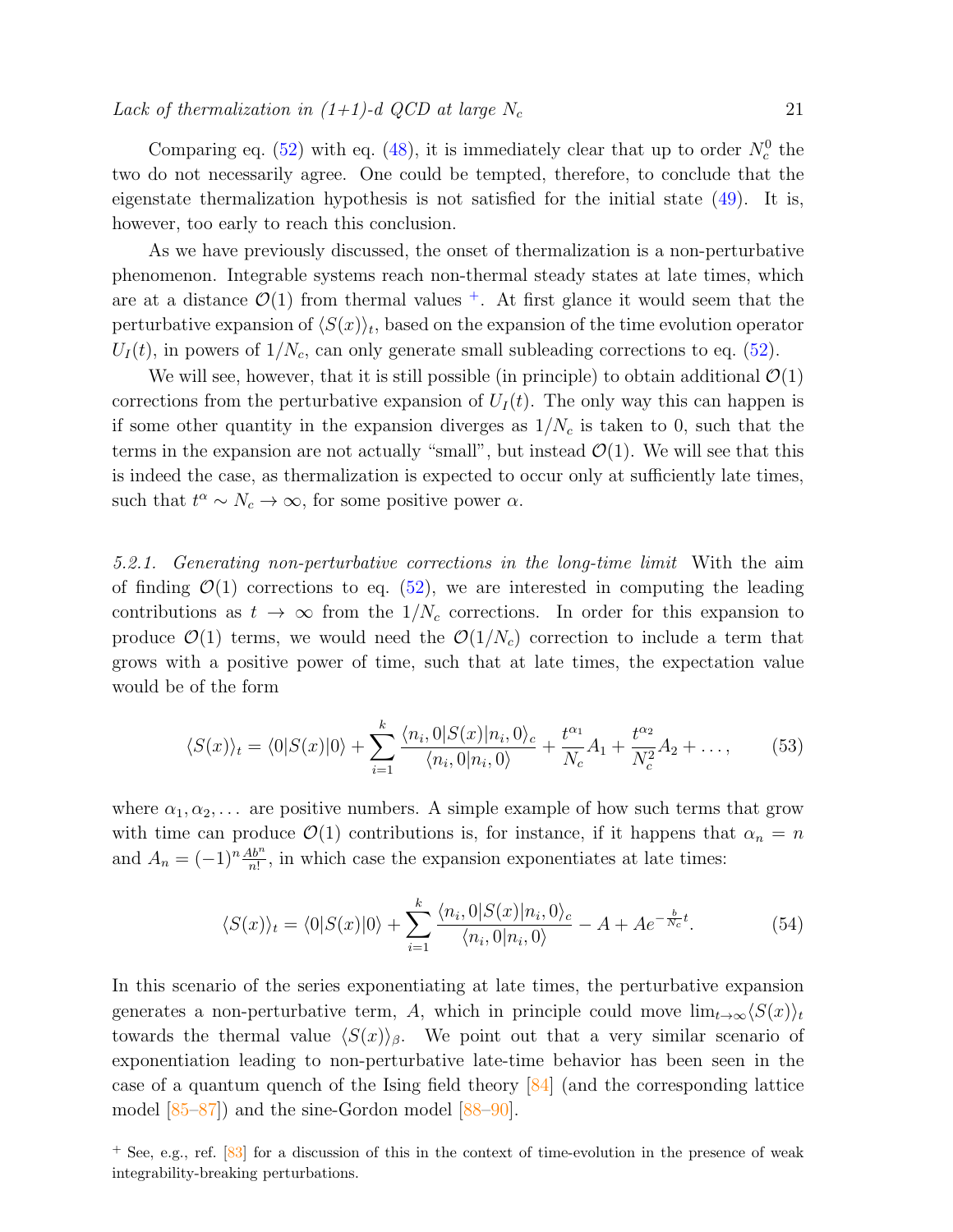5.2.2. Absence of  $t \to \infty$  non-perturbative corrections at  $\mathcal{O}(1/N_c)$  We will now show that it is not possible to generate the non-perturbative corrections that would lead to thermalization in the 't Hooft model. To do so, we need to understand the structure of the matrix elements involved, and how it may be possible to produce terms that grow with time.

Let us examine the time-dependence of the leading  $\mathcal{O}(1/N_c)$  correction to eq. [\(51\)](#page-19-2); there are two new contributions at this order. The first comes from the  $\mathcal{O}(1/N_c)$ contribution to  $\langle \psi_0|S_I(x,t)|\psi_0\rangle$ . This static term arises from matrix elements with states containing two particles, bringing a contribution of the form

<span id="page-21-0"></span>
$$
\sum_{\substack{i,j=1;\\j\neq i}}^{k} \frac{\langle n_i, 0; n_j, 0 | S(x) | n_i, 0; n_j, 0 \rangle_c}{\langle n_i, 0; n_j, 0 | n_i, 0; n_j, 0 \rangle}.
$$
\n(55)

This is  $\mathcal{O}(1/N_c)$ , but time-independent and thus not of the form [\(53\)](#page-20-1), and will not contribute at late times.

The second, more relevant, contribution arises from the  $\mathcal{O}(1/N_c)$  expansion of the time-evolution operator,  $U_I(t)$ . At this order in the expansion, we include the possibility for one of the mesons in the initial state to decay into a pair of mesons with opposite momenta (consistent with momentum conservation). This contribution to the expectation value is then

$$
\frac{1}{N_c} \sum_{i,j=1}^{k} \sum_{i',i''=1}^{\infty} \sum_{j',j''=1}^{\infty} \int dp_i dp_j \mathcal{A}_{j;j',j''}^*(p_j) \mathcal{A}_{i;i',i''}(p_i) e^{it(E_{i',p_i} + E_{i'',-p_i} - E_{j',p_j} - E_{j'',-p_j})} \times \frac{\langle n_{j'}, p_j | S(x) | n_{i'}, p_i \rangle_c}{\langle n_j, 0 | n_i, 0 \rangle} \langle n_{j''}, -p_j | n_{i''}, -p_i \rangle.
$$
 (56)

Here  $\frac{1}{\sqrt{N}}$  $\frac{1}{N_c}A_{i;i';i''}(p_i)$  is the amplitude for a meson with zero momentum and quantum number  $n_i$  to decay into a pair of mesons with quantum numbers  $n_{i'}$  and  $n_{i''}$  and momenta  $p_i$  and  $-p_i$  respectively. This decay process, as discussed above, is suppressed by a factor of  $1/\sqrt{N_c}$ , which we have explicitly factored out for clarity.

The expression [\(56\)](#page-21-0) is simplified by using the factor  $\langle n_{j''}, -p_j | n_{i''}, -p_i \rangle$  to eliminate one of the momentum integrals and a summation over quantum numbers, yielding

$$
\frac{1}{N_c} \sum_{i,j=1}^{k} \sum_{i',i'',j'=1}^{\infty} \int dp_i \mathcal{A}_{j;j',i''}^*(p_i) \mathcal{A}_{i;i',i''}(p_i) e^{it(E_{i',p_i} + E_{i'',-p_i} - E_{j',p_i} - E_{i'',-p_i})} \times \frac{\langle n_{j'}, p_i | S(x) | n_{i'}, p_i \rangle_c}{\langle n_j, 0 | n_i, 0 \rangle}.
$$
\n(57)

The only time dependence present in  $(57)$  is in the oscillatory phase,

<span id="page-21-1"></span>
$$
\exp\left[it\left(E_{i',p_i}+E_{i'',-p_i}-E_{j',p_i}-E_{i'',-p_i}\right)\right].
$$

This appears within an integral over momentum  $p_i$  and summations over quantum numbers. At late times, this generically becomes a rapidly oscillating phase and, since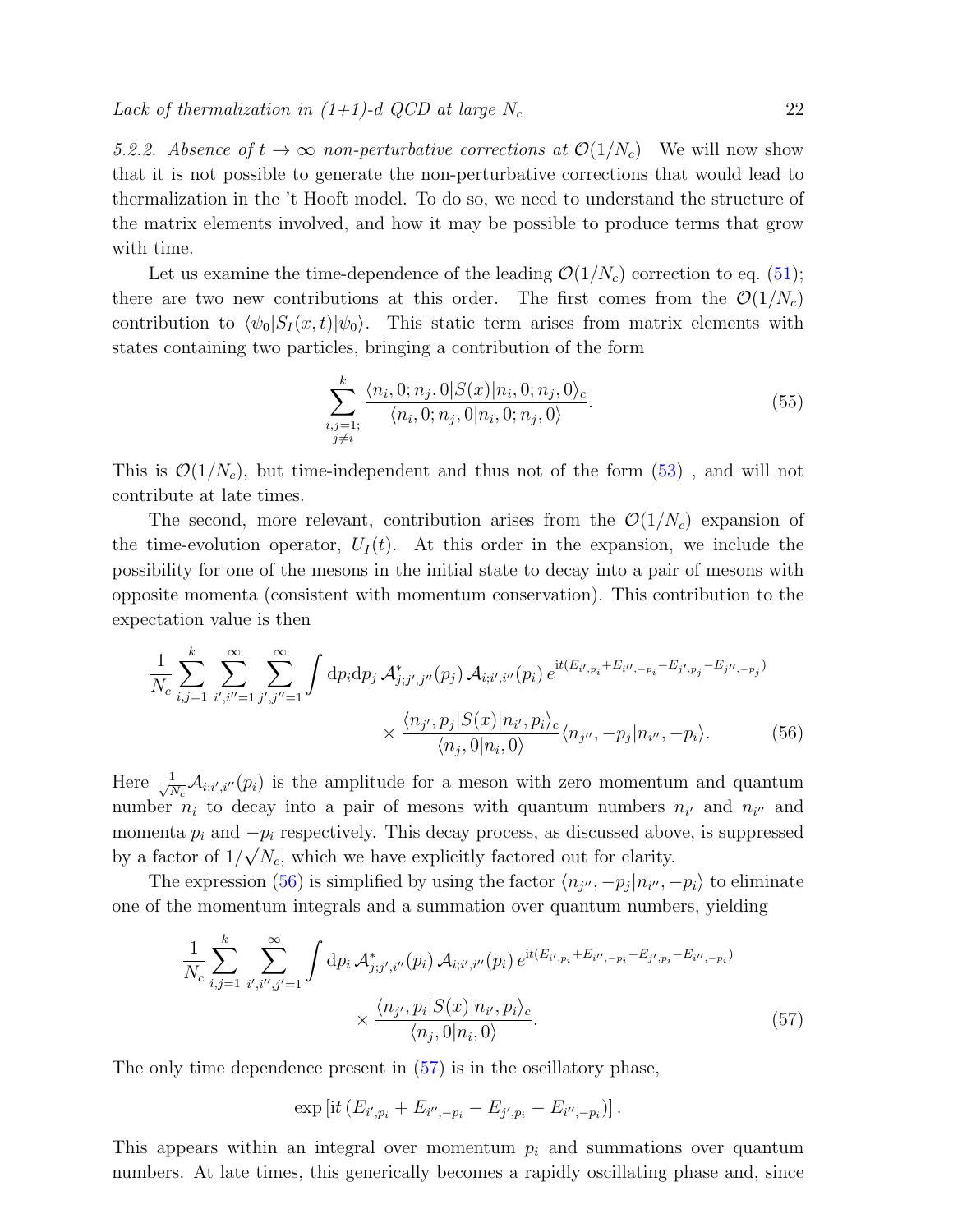we are integrating over  $p_i$  and summing over the quantum numbers  $i', i'', j'$ , by stationary phase arguments we find this contribution generally decays at late times as some power law in t.

The only way to obtain a behavior other than power-law decay is if there is some singularity in the integrand, specifically in the matrix elements  $\langle n_{j_1}, p_i | S(x) | n_{i_1}, p_i \rangle$ , which could give additional non-decaying, non-trivial contributions besides the stationary phase expectation. This has indeed been observed in similar calculations of the late-time dynamics in the Ising field theory and the sine-Gordon model, see [\[84–](#page-30-2)[90\]](#page-30-6). There singularities in the matrix elements lead to non-perturbative late-time dynamics.

At this point we note that there are *significant differences* between matrix elements of the Ising field theory/the sine-Gordon model (which contain singularities that can produce growing terms at large times) and those that we consider here. In particular the matrix element  $\langle n_{j_1}, p_i | S(x) | n_{i_1}, p_i \rangle_c$  does not contain any singularities that would produce any non-trivial terms. Indeed, it is well understood in the literature of integrable models in  $(1+1)$ -d where these singularities in the matrix elements come from. These are known as "annihilation poles" which occur when a particle in the outgoing state can annihilate with an identical particle in the incoming state, which leads generally to there being a simple pole when the momentum of the particles approach each other [\[91,](#page-30-8) [92\]](#page-30-9).

It is well known that annihilation poles are always present in matrix elements which contain two-or-more particles in both the incoming and outgoing states. On the other hand, matrix elements with only a single incoming and outgoing particle do not generally have such annihilation poles. Indeed, such matrix elements only contain annihilation poles in the case where the particles are non-local with respect to the operator in question  $[93, 94]$  $[93, 94]$  $[93, 94]$ ,  $S(x)$  in the case at hand. That is, when particles are topological kinks or soliton-like. This is indeed the case for the particles in the Ising field theory and the sine-Gordon model, which are solitons that interpolate between different vacua and are thus non-local relative to the field operators. In the case at hand, mesonic particles are not soliton-like particles and are, in this respect, local relative to the operator  $S(x)$  (and other physical local operators that may be considered). Thus the matrix element  $\langle n, p|S(x)|n, p\rangle_c$  should not have any singularities. This is also consistent with the absence of annihilation poles in the two meson electromagnetic form factor, see [\[72,](#page-29-14)[95\]](#page-30-12)  $*$ .

We can now rule out  $\mathcal{O}(1/N_c)$  corrections that grow at late times in the 't Hooft model. This rules out the scenario for thermalization proposed in eq. [\(54\)](#page-20-2).

<span id="page-22-0"></span><sup>∗</sup> Much like the 't Hooft model, the attractive regime of the sine-Gordon model contains both nonlocal particles (solitons) and local ones (breathers, neutral soliton-antisoliton pairs), relative to the fundamental bosonic field in the Lagrangian, or local functions thereof, such as exponential vertex operators. When considering a local operator, such as the vertex operator, two particle form factors display annihilation poles when both particles are solitons, but not when they are breathers. This is a direct manifestation of the effect of locality, as discussed in the text: the solitons are non-local kinks with respect to the vertex operator, while the breathers are local. It is also worth noting that the vertex operator has a non-zero vacuum expectation value, much like our local observable [\(27\)](#page-13-4). See refs. [\[89,](#page-30-13) [96\]](#page-30-14) for further discussions.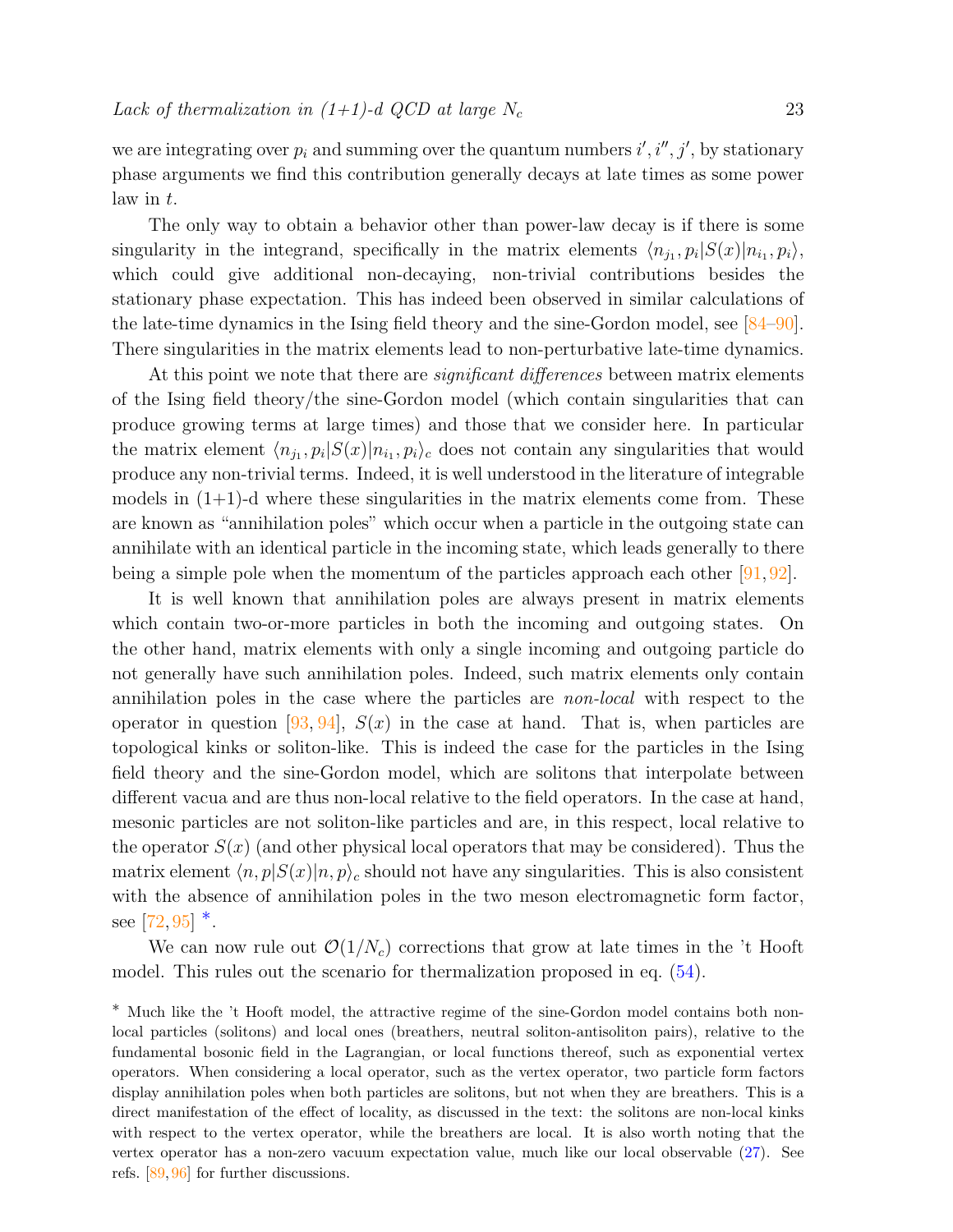5.2.3. Higher order corrections Of course, one can still argue that at some higher order in  $1/N_c$  that a "non-perturbative" correction of the form  $(54)$  will arise. With an understanding of the mechanism under which such terms grow at late times, we can schematically understand these higher order corrections. We need only to count the number of integrals over momenta and the annihilation poles of the matrix element. The leading contributions at late times will be those arising from matrix elements with the highest number of annihilation poles.

Let us consider some examples. Working at order  $1/N_c^2$ , the late time leading correction would contain connected matrix elements with two particles in both the incoming and outgoing states. These matrix element contain a single annihilation pole that can contribute to growth at late times. At order  $1/N_c^3$  the leading term contains three particles in both incoming and outgoing states, and two annihilation poles arise. And so forth. As has already been argued in the Ising field theory and the sine-Gordon model [\[84](#page-30-2)[–90\]](#page-30-6), each new annihilation poles contributes a term that grows with higher powers at late times. It is then natural to expect contributions to [\(52\)](#page-19-3) at late times are of the form

$$
\langle S(x)\rangle_t = \langle 0|S(x)|0\rangle + \sum_{i=1}^k \frac{\langle n_i, 0|S(x)|n_i, 0\rangle_c}{\langle n_i, 0|n_i, 0\rangle} + \frac{1}{N_c}A_1 + \frac{t}{N_c^2}A_2 + \frac{t^2}{N_c^3}A_3 + \dots
$$
 (58)

Thus it is conceivable that the growing terms re-exponentiate at late times, as discussed in [\(54\)](#page-20-2). However, as the  $\mathcal{O}(1/N_c)$  term does not grow in time, the growth in time is shifted by one power of  $1/N_c$  in the 't Hooft model (as compared to Ising and sine-Gordon) and the non-perturbative correction arising from the exponentiation will affect only the  $\mathcal{O}(1/N_c)$  term.

We see, therefore, that the  $\mathcal{O}(1)$  difference between the long-time expectation value and the thermal result cannot be overcome by the non-perturbative corrections, which modify only the  $1/N_c$  correction, even at late times. The expression for the expectation value [\(52\)](#page-19-3) therefore holds true, even in the  $t \to \infty$  limit. We can thus say that the thermal expectation value, [\(48\)](#page-19-0), is generally not recovered at late times after the quantum quench. The 't Hooft model in the large- $N_c$  expansion therefore does not thermalize.

# <span id="page-23-0"></span>5.3. Mesons as non-thermal states

In the preceding section, we have understood the reason behind the lack of thermalization in the large- $N_c$  limit of  $(1+1)$ -d QCD. Our central result, that states containing heavy mesons do not thermalize in the long-time limit, directly implies a violation of the (strong) eigenstate thermalization hypothesis  $[18, 19, 56, 57]$  $[18, 19, 56, 57]$  $[18, 19, 56, 57]$  $[18, 19, 56, 57]$  $[18, 19, 56, 57]$  $[18, 19, 56, 57]$  $[18, 19, 56, 57]$ : there must exist eigenstates within the spectrum where expectation values do not agree with the thermal average. This fits within a growing body of evidence [\[32–](#page-28-8)[49\]](#page-28-17) that system that exhibit confinement can exhibit an absence of thermalization, including some explicit examples that show violation of eigenstate thermalization [\[39,](#page-28-12) [40\]](#page-28-11).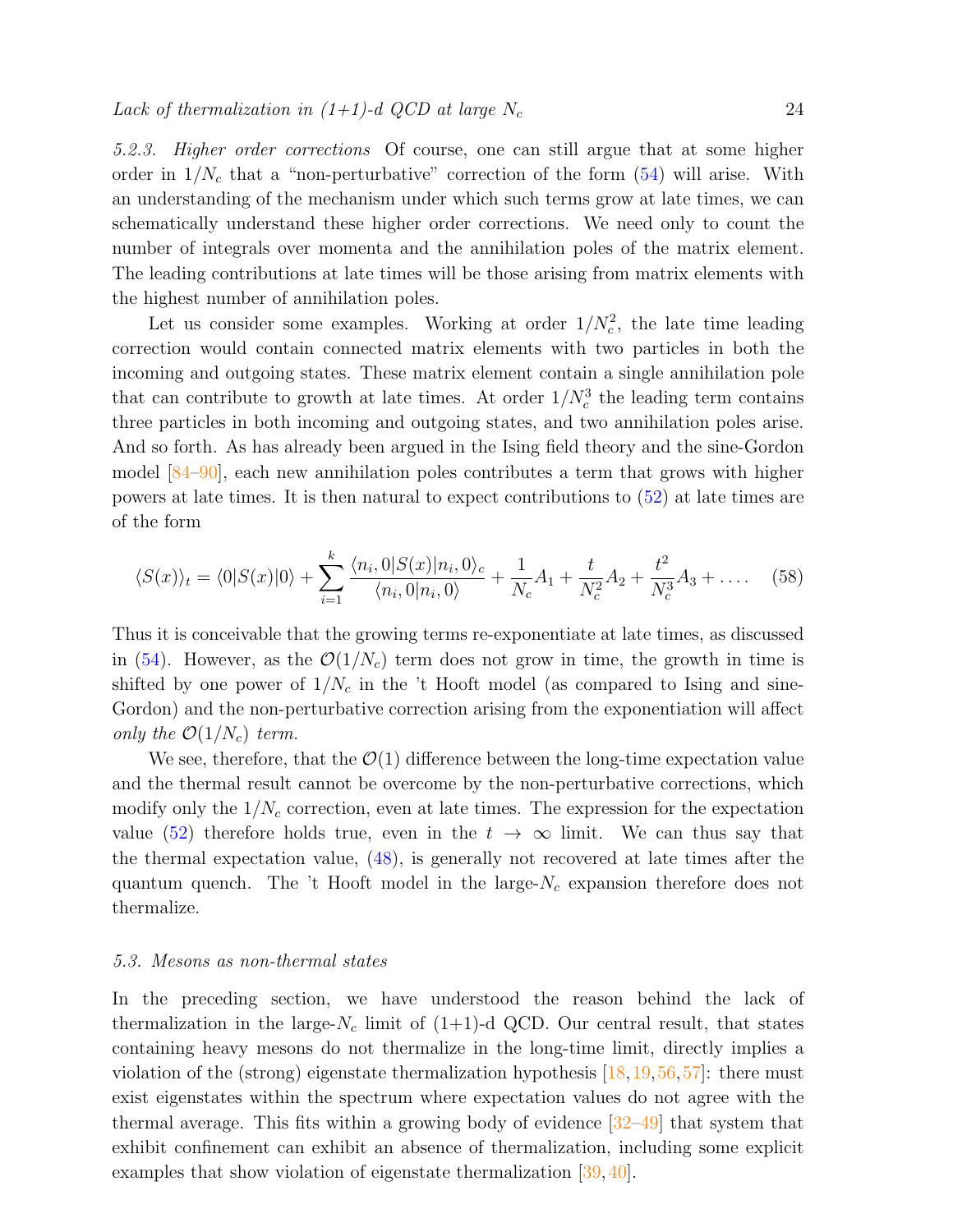In the language of the eigenstate thermalization hypothesis, the result from the previous sections can be reformulated as the fact that there exist non-thermal eigenstates,  $|\psi_{\text{NT}}\rangle$  of the full Hamiltonian, H, of energy E, such that expectation values of local physical observables on this state do not agree with the thermal expectation value,

$$
\langle \psi_{\rm NT}|O|\psi_{\rm NT}\rangle \neq \langle O\rangle_{\beta},\tag{59}
$$

chosen to have matching average energy  $\langle H \rangle_{\beta} = E$ . These states,  $|\psi_{NT}\rangle$ , can be generated from the heavy-meson states of the previous section, as

$$
|\psi_{\rm NT}\rangle = \lim_{\tau \to \infty} e^{-\tau H} |n_1, 0; n_2, 0; \dots; n_k, 0\rangle.
$$
 (60)

The process of taking the infinite-imaginary-time evolution of the heavy-meson states, amounts to selecting only the lowest lying eigenstate of H which has an overlap with the meson state. From the results of the previous section we can conclude that

$$
|\psi_{\rm NT}\rangle = |n_1, 0; n_2, 0; \dots; n_k, 0\rangle + \mathcal{O}\left(\frac{1}{\sqrt{N_c}}\right), \tag{61}
$$

that is, we have shown that eigenstates of the full Hamiltonian are well-approximated by the multi-meson states, being only weakly dressed by the interactions through  $\mathcal{O}(1/\sqrt{N_c})$ corrections. This is contrary to what is expected to happen in theories satisfying the eigenstate thermalization hypothesis, where any non-thermal eigenstates of the free Hamiltonian,  $H_0$  should receive non-perturbative  $\mathcal{O}(1)$  corrections once integrabilitybreaking interactions are included, rendering the eigenstates of the full Hamiltonian thermal.

The idea that theories with confinement and emergent mesonic excitations do not obey the eigenstate thermalization hypothesis is (in hindsight) not so surprising. Consider the limit case of a single, large meson, there is a priori no reason to expect that expectation values within such a state should agree with a thermal average at the same energy density, where many excitations exist in thermal equilibrium. An important aspect for such states to remain well-separated from the thermal continuum is that the decay of single, high-energy meson excitations should be suppressed. In the case considered here, this is achieved under a large  $N_c$  prescription, whilst in the now well-studied case of the Ising model  $[36-40]$  $[36-40]$ , this can easily be achieved with a weak longitudinal magnetic field.

There are numerous interesting directions to explore to further understand when, and why, mesons can be non-thermal. Tracing how the physics evolves away from the large  $N_c$  limit would be interesting, although this requires non-perturbative methodologies. Hamiltonian truncation [\[97\]](#page-30-15) may provide one such route, having already been applied to obtain low-energy eigenstates of large- $N_c$  QCD [\[98\]](#page-30-16) and the Nambu-Jonas-Lasino model, which also exhibits meson and baryon excitations [\[99\]](#page-30-17). One might expect that at intermediate values of  $N_c$  and at short-to-intermediate time scales,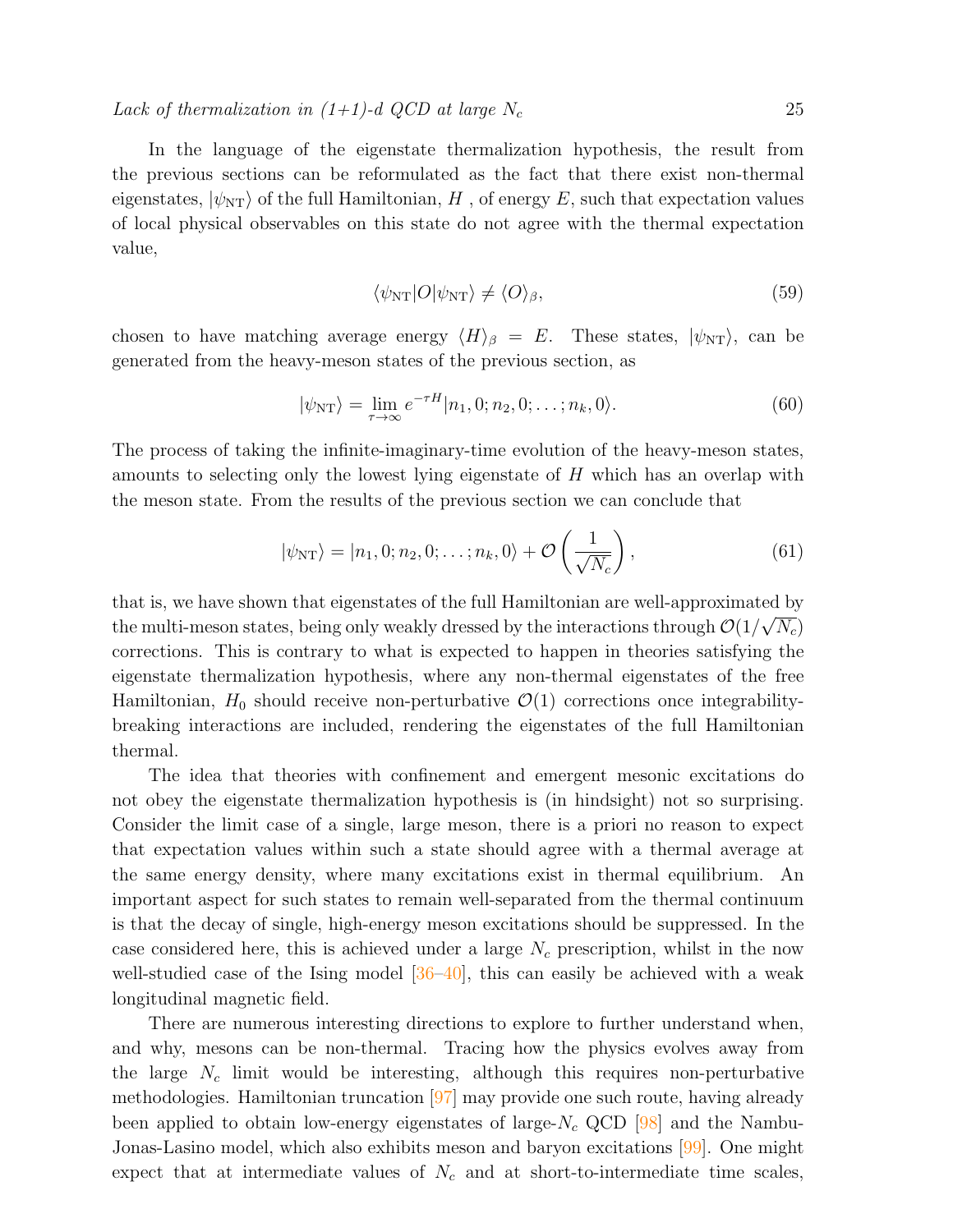the physics still resembles the large- $N_c$  limit and statement made here apply to the prethermalization regime [\[83,](#page-30-7) [100](#page-30-18)[–102\]](#page-30-19). This would be worthwhile studying. Another interesting regime to consider would be the deconfined phase, where it has been known that heavy mesons can persist [\[103\]](#page-30-20): Can these be interpreted in the framework of non-thermal states?

#### <span id="page-25-0"></span>6. Conclusions

The large- $N_c$  limit of QCD has been well-studied since the seminal works of 't Hooft in the mid-1970s  $[66,70]$  $[66,70]$ . In light of recent works that have shown systems with confinement exhibit anomalous non-equilibrium dynamics and an absence of thermalization  $[32-49]$  $[32-49]$ , we have return to this theory to address the question of whether the 't Hooft model thermalizes. Utilizing a powerful particle number/power of  $N_c$  correspondence, and the annihilation pole structure of matrix elements within the theory, we have argued that the large- $N_c$  limit fails to thermalize. This statement holds even once non-perturbative corrections, which can arise at long times, are taken into account.

In particular, we have shown that simple initial states that contain few heavy meson excitations (with extensive total energy) do not thermalize. Here thermalize is used in the sense that expectation values of local observables do not relax, in the long time limit, to the relevant thermal result. At the heart of this physics is the local nature of meson excitations with respect to local observables, which implies there are no annihilation poles in matrix elements featuring one meson particle in both incoming and outgoing states. This absence of an annihilation pole prevents non-perturbative corrections that can bridge the  $\mathcal{O}(1)$  gap between the  $t = 0$  initial state expectation value and the thermal result. Thus, for this class of initial states, thermalization is avoided.

The absence of annihilation poles in one-particle-to-one-particle matrix elements is a crucial difference to analogous calculations in the Ising field theory and the sine-Gordon model [\[84](#page-30-2)[–90\]](#page-30-6). There the corresponding matrix elements contain singularities that arise from the non-local soliton-like nature of excitations, and these lead to non-perturbative corrections in the time-evolution at long times. This allows for a  $\mathcal{O}(1)$  difference between initial and final expectation values in these systems. Our work thus provides insight into a general mechanism in non-integrable  $(1+1)$ -d systems with confinement whereby thermalization can be avoided.

These results lend further credence to the burgeoning literature on the absence of thermalization in models with confinement  $[32-49]$  $[32-49]$ . We do note that our results and arguments apply to the large- $N_c$  limit of (1+1)-d QCD, and their applicability to the more interesting case of  $(3+1)$ -d and particle-collider phenomenology is not so evident. In the context of the quark-gluon plasma generated in heavy ion collisions, for example, it is expected that the collision energy is high enough to enter the deconfined phase. There is no obvious reason to expect the class of initial states that we have studied, containing few very heavy weakly-confined mesons, to have any relevance in that case. A more feasible future experimental testing ground could be quantum simulations of gauge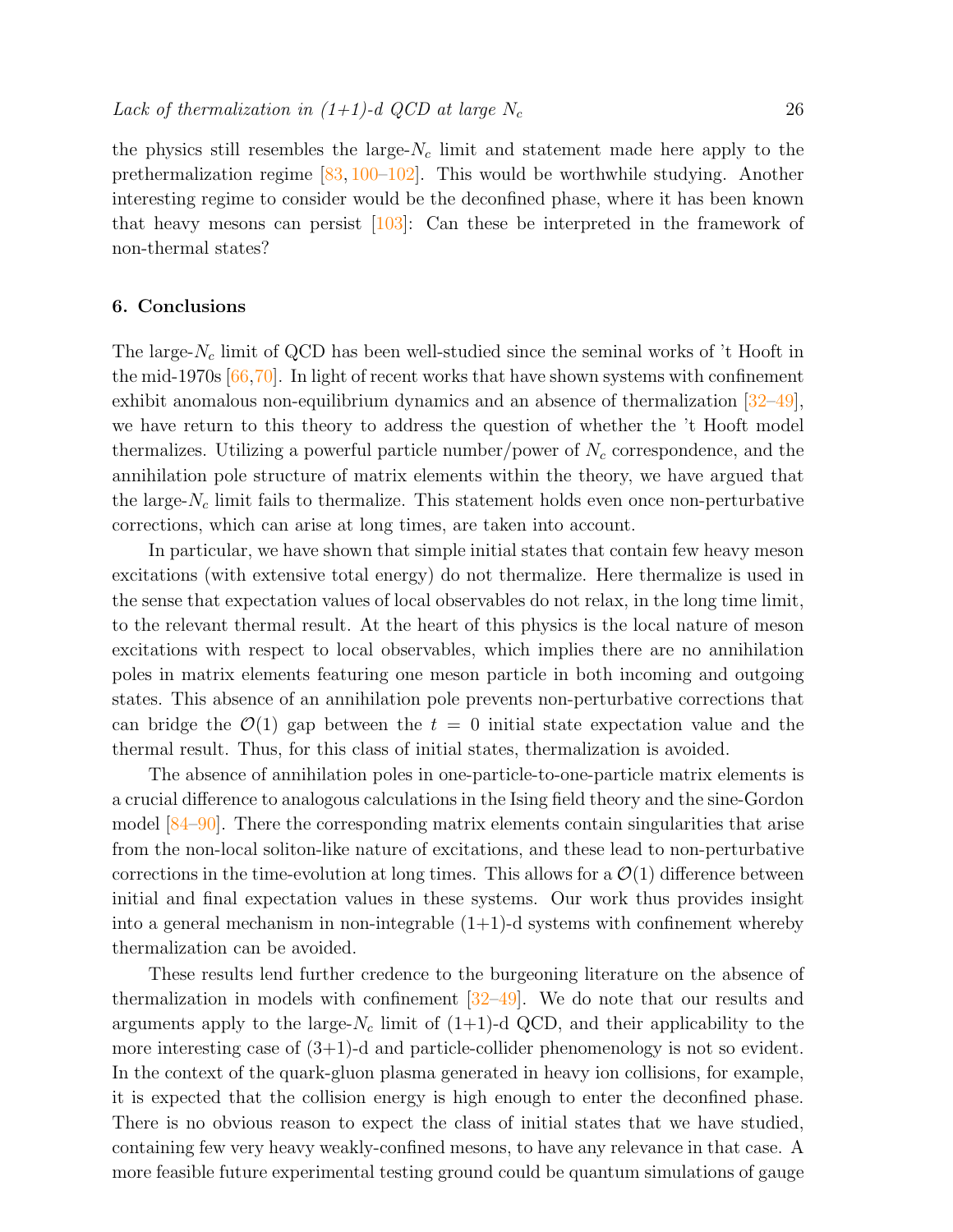theories with cold atomic gases (see, e.g., refs. [\[104](#page-30-21)[–106\]](#page-30-22)), where engineering different non-equilibrium initial conditions and subsequent dynamics may be possible.

Additionally we have extended the concept of large- $N_c$  volume independence to nonequilibrium settings in confining gauge theories. These results are not limited to the lowdimensional 't Hooft model, but can be applied to more realistic gauge theories in higher dimensions. This opens a door for future studies of QCD non-equilibrium dynamics, by restricting oneself to evaluating only the leading corrections in the  $1/N_c$  expansion, corresponding to highly non-diagonal matrix elements of physical observables.

To finish, we note that non-equilibrium dynamics can be strongly affected by the presence of few, special states (which may, for example, be thermodynamically unimportant). The confining Ising model is a nice example of this: the family of single meson eigenstates that sit above the thermal multimeson continuum are unimportant in equilibrium probes, such as the dynamical spin-spin correlation functions measured in inelastic neutron scattering. They are simply not observed in such probes, being overwhelmed by the proximate-in-energy thermal states (see, e.g., Ref.  $[60]$ ). However, there is now plenty of evidence that such states can completely dominate non-equilibrium dynamics following simple quenches from simple, realisable initial states [\[36,](#page-28-10)[39,](#page-28-12)[40,](#page-28-11)[48,](#page-28-16)[49\]](#page-28-17). Thus when one finds interesting and unusual states, the question becomes: does my experiment realise and/or probe these? While current experiments on the quark-gluon plasma likely do not probe the states suggested here, perhaps their presence may be observed in different experimental set ups or systems in the future.

# Acknowledgments

We are grateful to Andrew James and Robert Konik for useful discussions and comments on the manuscript. A.C.C. is supported by the European Union's Horizon 2020 research and innovation programme under the Marie Sk bodowska-Curie grant agreement 75009. N.J.R. is supported by the European Union's Horizon 2020 research and innovation programme under the Marie Sk bodowska-Curie grant agreement 745944.

# References

- <span id="page-26-0"></span>[1] Langen T, Geiger R and Schmiedmayer J 2015 Annu. Rev. Condens. Matter Phys. 6 201–217 URL <https://doi.org/10.1146/annurev-conmatphys-031214-014548>
- <span id="page-26-1"></span>[2] Calabrese P, Essler F H L and Mussardo G 2016  $J.$  Stat. Mech. 2016 064001 URL [https:](https://doi.org/10.1088%2F1742-5468%2F2016%2F06%2F064001) [//doi.org/10.1088%2F1742-5468%2F2016%2F06%2F064001](https://doi.org/10.1088%2F1742-5468%2F2016%2F06%2F064001)
- <span id="page-26-2"></span>[3] Kinoshita T, Wenger T and Weiss D S 2006 Nature 440 900–903 URL [http://dx.doi.org/10.](http://dx.doi.org/10.1038/nature04693) [1038/nature04693](http://dx.doi.org/10.1038/nature04693)
- <span id="page-26-3"></span>[4] Polkovnikov A, Sengupta K, Silva A and Vengalattore M 2011 Rev. Mod. Phys. 83(3) 863–883 URL <https://link.aps.org/doi/10.1103/RevModPhys.83.863>
- <span id="page-26-4"></span>[5] Shuryak E 2005 Nucl. Phys. A 750 64 – 83 ISSN 0375-9474 quark-Gluon Plasma. New Discoveries at RHIC: Case for the Strongly Interacting Quark-Gluon Plasma. Contributions from the RBRC Workshop held May 14-15, 2004 URL [http://www.sciencedirect.com/science/article/](http://www.sciencedirect.com/science/article/pii/S0375947404011340) [pii/S0375947404011340](http://www.sciencedirect.com/science/article/pii/S0375947404011340)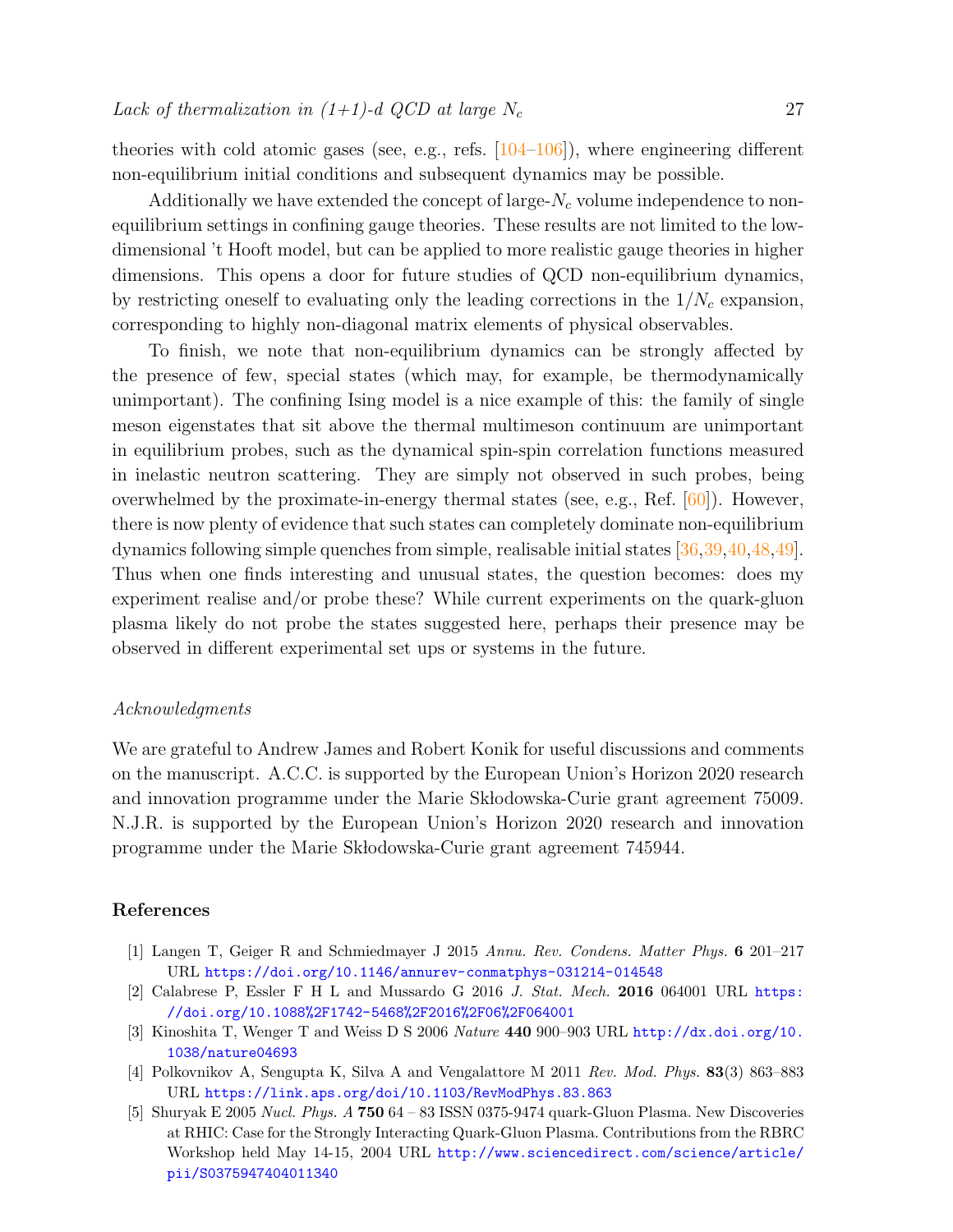- [6] Blaizot J P, Gelis F, Liao J, McLerran L and Venugopalan R 2012 Nucl. Phys. A 873 68 – 80 ISSN 0375-9474 URL [http://www.sciencedirect.com/science/article/pii/](http://www.sciencedirect.com/science/article/pii/S0375947411006403) [S0375947411006403](http://www.sciencedirect.com/science/article/pii/S0375947411006403)
- [7] Pasechnik, Roman and Sumbera, Michal 2017 Universe 3 ISSN 2218-1997 URL [http://www.](http://www.mdpi.com/2218-1997/3/1/7) [mdpi.com/2218-1997/3/1/7](http://www.mdpi.com/2218-1997/3/1/7)
- <span id="page-27-0"></span>[8] Shuryak E 2017 Rev. Mod. Phys. 89(3) 035001 URL [https://link.aps.org/doi/10.1103/](https://link.aps.org/doi/10.1103/RevModPhys.89.035001) [RevModPhys.89.035001](https://link.aps.org/doi/10.1103/RevModPhys.89.035001)
- <span id="page-27-1"></span>[9] D'Alessio L, Kafri Y, Polkovnikov A and Rigol M 2016 Adv. Phys. 65 239–362 URL [https:](https://doi.org/10.1080/00018732.2016.1198134) [//doi.org/10.1080/00018732.2016.1198134](https://doi.org/10.1080/00018732.2016.1198134)
- <span id="page-27-2"></span>[10] Rigol M, Dunjko V, Yurovsky V and Olshanii M 2007 Phys. Rev. Lett. 98(5) 050405 URL <https://link.aps.org/doi/10.1103/PhysRevLett.98.050405>
- <span id="page-27-3"></span>[11] Rigol M, Dunjko V and Olshanii M 2008 Nature (London) 452 854–858 (Preprint <0708.1324>)
- <span id="page-27-4"></span>[12] Korepin V E, Bogoliubov N M and Izergin A G 1993 Quantum Inverse Scattering Method and Correlation Functions Cambridge Monographs on Mathematical Physics (Cambridge University Press)
- <span id="page-27-5"></span>[13] Nandkishore R and Huse D A 2015 Annu. Rev. Condens. Matter Phys. 6 15–38 URL [https:](https://doi.org/10.1146/annurev-conmatphys-031214-014726) [//doi.org/10.1146/annurev-conmatphys-031214-014726](https://doi.org/10.1146/annurev-conmatphys-031214-014726)
- [14] Alet F and Laflorencie N 2018 C. R. Phys. 19 498 525 ISSN 1631-0705 quantum simulation / Simulation quantique URL [http://www.sciencedirect.com/science/article/](http://www.sciencedirect.com/science/article/pii/S163107051830032X) [pii/S163107051830032X](http://www.sciencedirect.com/science/article/pii/S163107051830032X)
- <span id="page-27-6"></span>[15] Parameswaran S A and Vasseur R 2018 Rep. Prog. Phys. 81 082501 URL [https://doi.org/10.](https://doi.org/10.1088%2F1361-6633%2Faac9ed) [1088%2F1361-6633%2Faac9ed](https://doi.org/10.1088%2F1361-6633%2Faac9ed)
- <span id="page-27-7"></span>[16] Vidmar L and Rigol M 2016 J. Stat. Mech. 2016 064007 URL [https://doi.org/10.1088%](https://doi.org/10.1088%2F1742-5468%2F2016%2F06%2F064007) [2F1742-5468%2F2016%2F06%2F064007](https://doi.org/10.1088%2F1742-5468%2F2016%2F06%2F064007)
- <span id="page-27-8"></span>[17] Ilievski E, Medenjak M, Prosen T and Zadnik L 2016 J. Stat. Mech. 2016 064008 URL <https://doi.org/10.1088%2F1742-5468%2F2016%2F06%2F064008>
- <span id="page-27-9"></span>[18] Deutsch J M 1991 Phys. Rev. A 43(4) 2046–2049 URL [https://link.aps.org/doi/10.1103/](https://link.aps.org/doi/10.1103/PhysRevA.43.2046) [PhysRevA.43.2046](https://link.aps.org/doi/10.1103/PhysRevA.43.2046)
- <span id="page-27-10"></span>[19] Srednicki M 1994 Phys. Rev. E 50(2) 888–901 URL [https://link.aps.org/doi/10.1103/](https://link.aps.org/doi/10.1103/PhysRevE.50.888) [PhysRevE.50.888](https://link.aps.org/doi/10.1103/PhysRevE.50.888)
- <span id="page-27-11"></span>[20] Turner C J, Michailidis A A, Abanin D A, Serbyn M and Papić Z 2018 Nat. Phys. 14 745–749 URL <https://doi.org/10.1038/s41567-018-0137-5>
- [21] Turner C J, Michailidis A A, Abanin D A, Serbyn M and Papić Z 2018 Phys. Rev. B  $98(15)$ 155134 URL <https://link.aps.org/doi/10.1103/PhysRevB.98.155134>
- [22] Ho W W, Choi S, Pichler H and Lukin M D 2019 Phys. Rev. Lett. 122(4) 040603 URL <https://link.aps.org/doi/10.1103/PhysRevLett.122.040603>
- [23] Khemani V, Laumann C R and Chandran A 2019 Phys. Rev. B  $99(16)$  161101(R) URL <https://link.aps.org/doi/10.1103/PhysRevB.99.161101>
- [24] Lin C J and Motrunich O I 2019 Phys. Rev. Lett. 122(17) 173401 URL [https://link.aps.org/](https://link.aps.org/doi/10.1103/PhysRevLett.122.173401) [doi/10.1103/PhysRevLett.122.173401](https://link.aps.org/doi/10.1103/PhysRevLett.122.173401)
- [25] Choi S, Turner C J, Pichler H, Ho W W, Michailidis A A, Papić Z, Serbyn M, Lukin M D and Abanin D A 2019 Phys. Rev. Lett. 122(22) 220603 URL [https://link.aps.org/doi/10.](https://link.aps.org/doi/10.1103/PhysRevLett.122.220603) [1103/PhysRevLett.122.220603](https://link.aps.org/doi/10.1103/PhysRevLett.122.220603)
- <span id="page-27-12"></span>[26] Iadecola T, Schecter M and Xu S 2019 arXiv e-prints arXiv:<1903.10517> (Preprint 1903.10517)
- [27] Bull K, Martin I and Papić Z 2019 Phys. Rev. Lett.  $123(3)$  030601 URL [https://link.aps.](https://link.aps.org/doi/10.1103/PhysRevLett.123.030601) [org/doi/10.1103/PhysRevLett.123.030601](https://link.aps.org/doi/10.1103/PhysRevLett.123.030601)
- <span id="page-27-13"></span>[28] Moudgalya S, Rachel S, Bernevig B A and Regnault N 2018 Phys. Rev. B 98(23) 235155 URL <https://link.aps.org/doi/10.1103/PhysRevB.98.235155>
- <span id="page-27-14"></span>[29] Moudgalya S, Regnault N and Bernevig B A 2018 Phys. Rev. B 98(23) 235156 URL [https:](https://link.aps.org/doi/10.1103/PhysRevB.98.235156) [//link.aps.org/doi/10.1103/PhysRevB.98.235156](https://link.aps.org/doi/10.1103/PhysRevB.98.235156)
- <span id="page-27-15"></span>[30] Sala P, Rakovszky T, Verresen R, Knap M and Pollmann F 2019 arXiv e-prints arXiv:1904.04266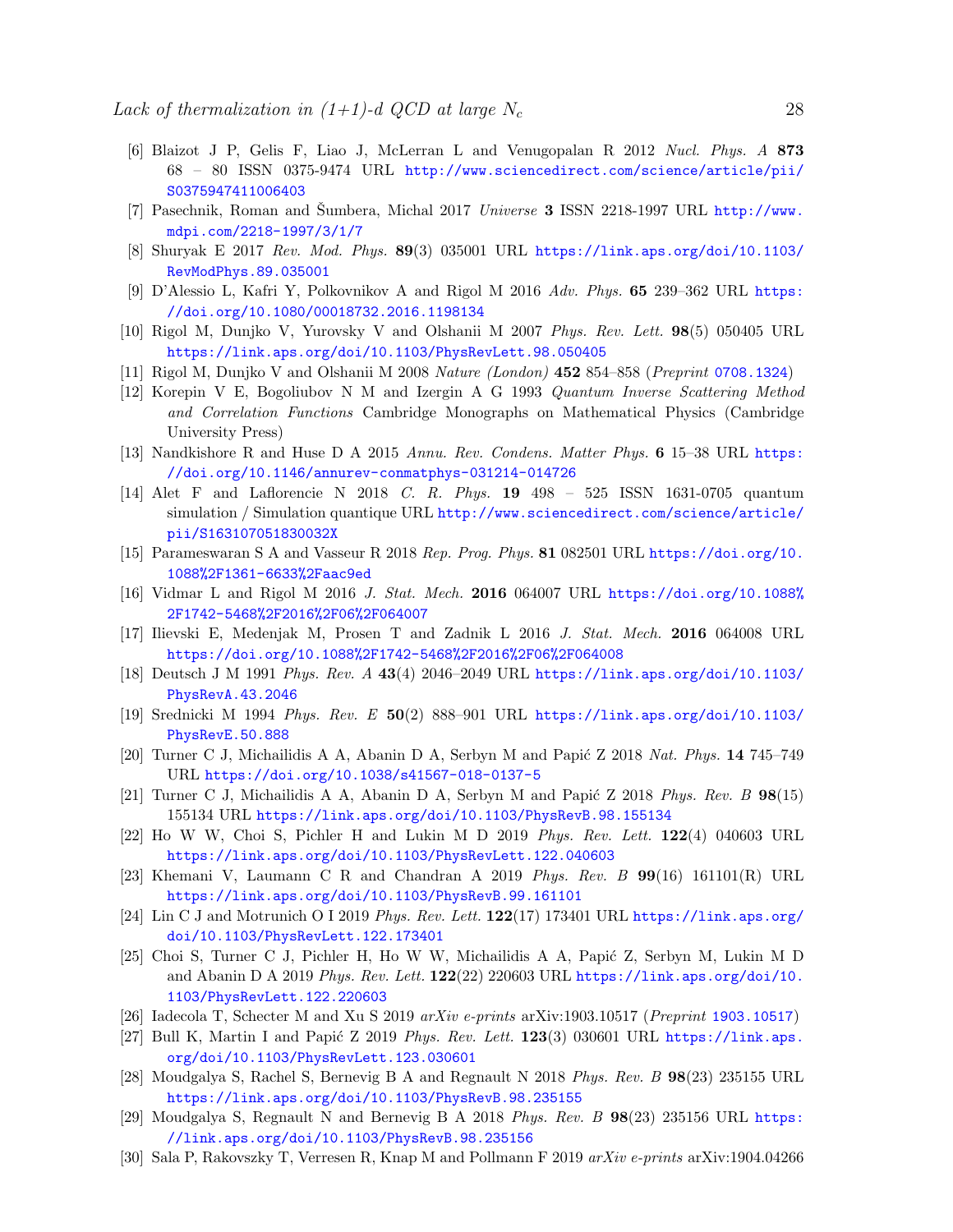(Preprint <1904.04266>)

- <span id="page-28-7"></span>[31] Khemani V and Nandkishore R 2019 arXiv e-prints arXiv:<1904.04815> (Preprint 1904.04815)
- <span id="page-28-8"></span>[32] Craps B, Kiritsis E, Rosen C, Taliotis A, Vanhoof J and Zhang H 2014 J. High Energy Phys. 2014 120 ISSN 1029-8479 URL [https://doi.org/10.1007/JHEP02\(2014\)120](https://doi.org/10.1007/JHEP02(2014)120)
- <span id="page-28-18"></span>[33] Craps B, Lindgren E and Taliotis A 2015 J. High Energy Phys. 2015 1–32 ISSN 1029-8479 URL [https://doi.org/10.1007/JHEP12\(2015\)116](https://doi.org/10.1007/JHEP12(2015)116)
- [34] da Silva E, Lopez E, Mas J and Serantes A 2016 J. High Energy Phys. 2016 172 ISSN 1029-8479 URL [https://doi.org/10.1007/JHEP06\(2016\)172](https://doi.org/10.1007/JHEP06(2016)172)
- <span id="page-28-9"></span>[35] Myers R C, Rozali M and Way B 2017 J. Phys. A 50 494002 URL [https://doi.org/10.1088%](https://doi.org/10.1088%2F1751-8121%2Faa927c) [2F1751-8121%2Faa927c](https://doi.org/10.1088%2F1751-8121%2Faa927c)
- <span id="page-28-10"></span>[36] Kormos M, Collura M, Takács G and Calabrese P 2017 Nat. Phys. 13 246-249 URL [http:](http://dx.doi.org/10.1038/nphys3934) [//dx.doi.org/10.1038/nphys3934](http://dx.doi.org/10.1038/nphys3934)
- <span id="page-28-19"></span>[37] Rakovszky T, Mestyán M, Collura M, Kormos M and Takés G 2016 Nucl. Phys. B 911 805 – 845 ISSN 0550-3213 URL [http://www.sciencedirect.com/science/article/pii/](http://www.sciencedirect.com/science/article/pii/S0550321316302541) [S0550321316302541](http://www.sciencedirect.com/science/article/pii/S0550321316302541)
- <span id="page-28-20"></span>[38] Hódsági K, Kormos M and Takács G 2018 SciPost Phys. 5(3) 27 URL [https://scipost.org/](https://scipost.org/10.21468/SciPostPhys.5.3.027) [10.21468/SciPostPhys.5.3.027](https://scipost.org/10.21468/SciPostPhys.5.3.027)
- <span id="page-28-12"></span>[39] James A J A, Konik R M and Robinson N J 2019 Phys. Rev. Lett. 122(13) 130603 URL <https://link.aps.org/doi/10.1103/PhysRevLett.122.130603>
- <span id="page-28-11"></span>[40] Robinson N J, James A J A and Konik R M 2019 Phys. Rev. B  $99(19)$  195108 URL [https:](https://link.aps.org/doi/10.1103/PhysRevB.99.195108) [//link.aps.org/doi/10.1103/PhysRevB.99.195108](https://link.aps.org/doi/10.1103/PhysRevB.99.195108)
- <span id="page-28-13"></span>[41] Buyens B, Haegeman J, Van Acoleyen K, Verschelde H and Verstraete F 2014 Phys. Rev. Lett. 113(9) 091601 URL <https://link.aps.org/doi/10.1103/PhysRevLett.113.091601>
- [42] Buyens B, Haegeman J, Verschelde H, Verstraete F and Van Acoleyen K 2016 Phys. Rev. X 6(4) 041040 URL <https://link.aps.org/doi/10.1103/PhysRevX.6.041040>
- [43] Buyens B, Montangero S, Haegeman J, Verstraete F and Van Acoleyen K 2017 Phys. Rev. D 95(9) 094509 URL <https://link.aps.org/doi/10.1103/PhysRevD.95.094509>
- [44] Buyens B, Haegeman J, Hebenstreit F, Verstraete F and Van Acoleyen K 2017 Phys. Rev. D 96(11) 114501 URL <https://link.aps.org/doi/10.1103/PhysRevD.96.114501>
- [45] Ba˜nuls M C, Cichy K, Cirac J I, Jansen K and K¨uhn S 2017 Phys. Rev. Lett. 118(7) 071601 URL <https://link.aps.org/doi/10.1103/PhysRevLett.118.071601>
- <span id="page-28-14"></span>[46] Akhtar A A, Nandkishore R M and Sondhi S L 2018 Phys. Rev. B 98(11) 115109 URL <https://link.aps.org/doi/10.1103/PhysRevB.98.115109>
- <span id="page-28-15"></span>[47] Park J, Kuno Y and Ichinose I 2019 arXiv e-prints arXiv:1903.07297 (Preprint <1903.07297>)
- <span id="page-28-16"></span>[48] Mazza P P, Perfetto G, Lerose A, Collura M and Gambassi A 2019 Phys. Rev. B 99(18) 180302 URL <https://link.aps.org/doi/10.1103/PhysRevB.99.180302>
- <span id="page-28-17"></span>[49] Lerose A, Zunkovič B, Silva A and Gambassi A 2019 *Phys. Rev. B*  $99(12)$  121112 URL <https://link.aps.org/doi/10.1103/PhysRevB.99.121112>
- <span id="page-28-6"></span>[50] Schecter M and Iadecola T 2019 arXiv e-prints arXiv:1906.10131 (Preprint <1906.10131>)
- <span id="page-28-0"></span>[51] Moudgalya S, Bernevig B A and Regnault N 2019 arXiv e-prints arXiv:1906.05292 (Preprint <1906.05292>)
- <span id="page-28-1"></span>[52] Bernien H, Schwartz S, Keesling A, Levine H, Omran A, Pichler H, Choi S, Zibrov A S, Endres M, Greiner M, Vuletić V and Lukin M D 2017 Nature (London)  $551\,579-584$
- <span id="page-28-2"></span>[53] Essler F H L and Fagotti M 2016 J. Stat. Mech. 2016 064002 URL [https://doi.org/10.1088%](https://doi.org/10.1088%2F1742-5468%2F2016%2F06%2F064002) [2F1742-5468%2F2016%2F06%2F064002](https://doi.org/10.1088%2F1742-5468%2F2016%2F06%2F064002)
- <span id="page-28-3"></span>[54] Caux J S 2016 J. Stat. Mech. 2016 064006 URL [https://doi.org/10.1088%2F1742-5468%](https://doi.org/10.1088%2F1742-5468%2F2016%2F06%2F064006) [2F2016%2F06%2F064006](https://doi.org/10.1088%2F1742-5468%2F2016%2F06%2F064006)
- <span id="page-28-4"></span>[55] Lucini B and Panero M 2013 Phys. Rep. 526 93 – 163 ISSN 0370-1573 URL [http://www.](http://www.sciencedirect.com/science/article/pii/S0370157313000021) [sciencedirect.com/science/article/pii/S0370157313000021](http://www.sciencedirect.com/science/article/pii/S0370157313000021)
- <span id="page-28-5"></span>[56] Reimann P 2015 New J. Phys. 17 055025 URL [https://doi.org/10.1088%2F1367-2630%2F17%](https://doi.org/10.1088%2F1367-2630%2F17%2F5%2F055025) [2F5%2F055025](https://doi.org/10.1088%2F1367-2630%2F17%2F5%2F055025)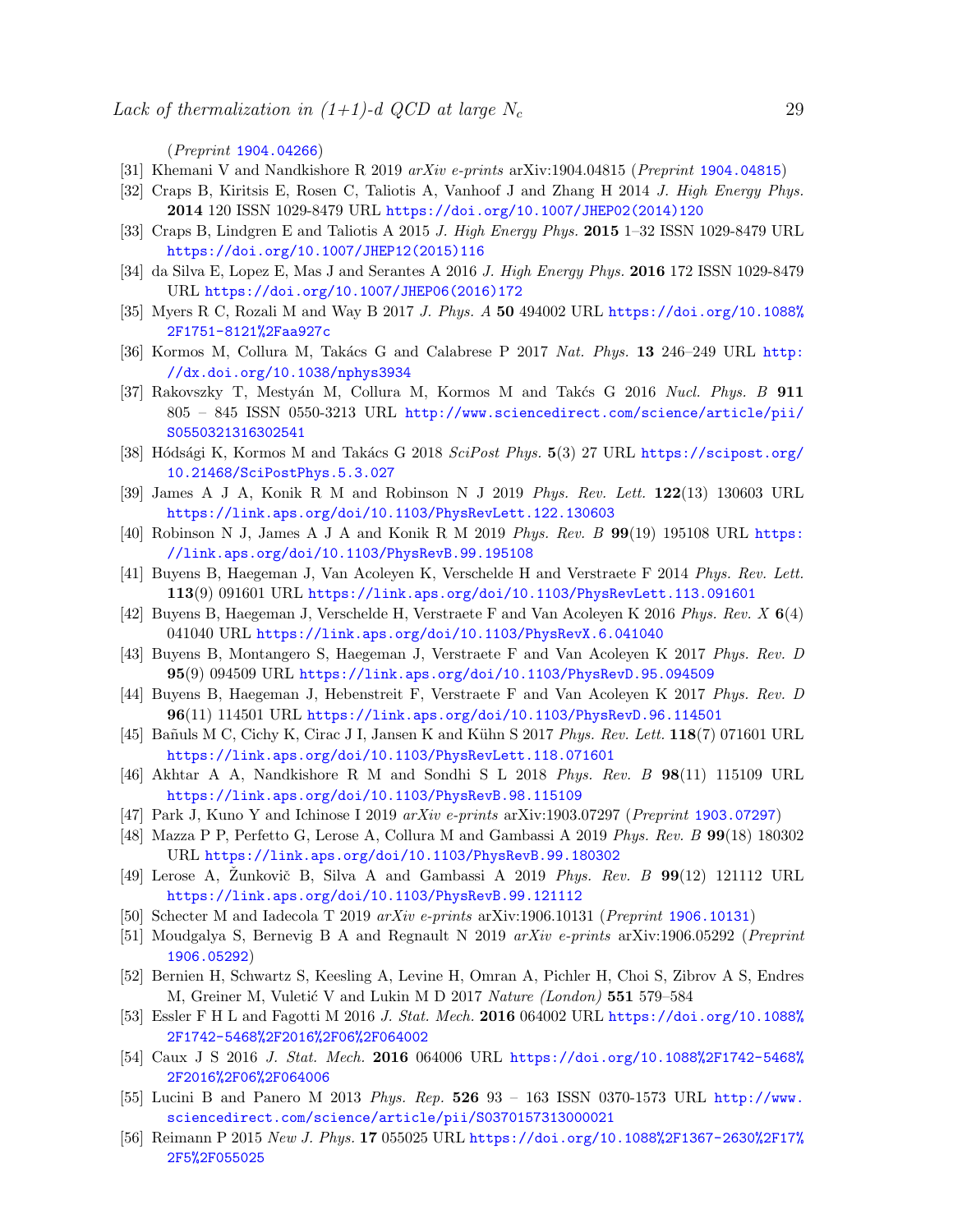- <span id="page-29-0"></span>[57] Deutsch J M 2018 Rep. Prog. Phys. 81 082001 URL [https://doi.org/10.1088%2F1361-6633%](https://doi.org/10.1088%2F1361-6633%2Faac9f1) [2Faac9f1](https://doi.org/10.1088%2F1361-6633%2Faac9f1)
- <span id="page-29-1"></span>[58] Mondaini R and Rigol M 2017 Phys. Rev. E  $96(1)$  012157 URL [https://link.aps.org/doi/](https://link.aps.org/doi/10.1103/PhysRevE.96.012157) [10.1103/PhysRevE.96.012157](https://link.aps.org/doi/10.1103/PhysRevE.96.012157)
- <span id="page-29-2"></span>[59] McCoy B M and Wu T T 1978 Phys. Rev. D 18(4) 1259–1267 URL [https://link.aps.org/](https://link.aps.org/doi/10.1103/PhysRevD.18.1259) [doi/10.1103/PhysRevD.18.1259](https://link.aps.org/doi/10.1103/PhysRevD.18.1259)
- <span id="page-29-3"></span>[60] Coldea R, Tennant D A, Wheeler E M, Wawrzynska E, Prabhakaran D, Telling M, Habicht K, Smeibidl P and Kiefer K 2010 Science 327 177–180 ISSN 0036-8075 URL [http://science.](http://science.sciencemag.org/content/327/5962/177) [sciencemag.org/content/327/5962/177](http://science.sciencemag.org/content/327/5962/177)
- <span id="page-29-4"></span>[61] Morris C M, Valdés Aguilar R, Ghosh A, Koohpayeh S M, Krizan J, Cava R J, Tchernyshyov O, McQueen T M and Armitage N P 2014 Phys. Rev. Lett.  $112(13)$  137403 URL [http:](http://link.aps.org/doi/10.1103/PhysRevLett.112.137403) [//link.aps.org/doi/10.1103/PhysRevLett.112.137403](http://link.aps.org/doi/10.1103/PhysRevLett.112.137403)
- <span id="page-29-5"></span>[62] Wang Z, Schmidt M, Bera A K, Islam A T M N, Lake B, Loidl A and Deisenhofer J 2015 Phys. Rev. B 91(14) 140404 URL <http://link.aps.org/doi/10.1103/PhysRevB.91.140404>
- [63] Wang Z, Wu J, Xu S, Yang W, Wu C, Bera A K, Islam A T M N, Lake B, Kamenskyi D, Gogoi P, Engelkamp H, Wang N, Deisenhofer J and Loidl A 2016 Phys. Rev. B 94(12) 125130 URL <https://link.aps.org/doi/10.1103/PhysRevB.94.125130>
- <span id="page-29-6"></span>[64] Bera A K, Lake B, Essler F H L, Vanderstraeten L, Hubig C, Schollw¨ock U, Islam A T M N, Schneidewind A and Quintero-Castro D L 2017 Phys. Rev. B 96(5) 054423 URL [https:](https://link.aps.org/doi/10.1103/PhysRevB.96.054423) [//link.aps.org/doi/10.1103/PhysRevB.96.054423](https://link.aps.org/doi/10.1103/PhysRevB.96.054423)
- <span id="page-29-7"></span>[65] Fonseca P and Zamolodchikov A 2006  $arXiv$  e-prints <hep-th/0612304> (Preprint hep-th/0612304)
- <span id="page-29-8"></span> $[66]$  't Hooft G 1974 Nucl. Phys. B 75 461 – 470 ISSN 0550-3213 URL [http://www.sciencedirect.](http://www.sciencedirect.com/science/article/pii/0550321374900881) [com/science/article/pii/0550321374900881](http://www.sciencedirect.com/science/article/pii/0550321374900881)
- <span id="page-29-9"></span>[67] Eguchi T and Kawai H 1982 Phys. Rev. Lett. 48(16) 1063–1066 URL [https://link.aps.org/](https://link.aps.org/doi/10.1103/PhysRevLett.48.1063) [doi/10.1103/PhysRevLett.48.1063](https://link.aps.org/doi/10.1103/PhysRevLett.48.1063)
- <span id="page-29-10"></span>[68] Kovtun P, Unsal M and Yaffe L G 2007 J. High Energy Phys. 2007 019 URL [https://doi.org/](https://doi.org/10.1088%2F1126-6708%2F2007%2F06%2F019) [10.1088%2F1126-6708%2F2007%2F06%2F019](https://doi.org/10.1088%2F1126-6708%2F2007%2F06%2F019)
- <span id="page-29-11"></span>[69] Sulejmanpasic T, Shao H, Sandvik A W and Unsal M 2017 *Phys. Rev. Lett.* **119**(9) 091601 URL <https://link.aps.org/doi/10.1103/PhysRevLett.119.091601>
- <span id="page-29-12"></span>[70] 't Hooft G 1974 Nucl. Phys. B  $72\,461 - 473$  ISSN 0550-3213 URL [http://www.sciencedirect.](http://www.sciencedirect.com/science/article/pii/0550321374901540) [com/science/article/pii/0550321374901540](http://www.sciencedirect.com/science/article/pii/0550321374901540)
- <span id="page-29-13"></span>[71] Callan C G, Coote N and Gross D J 1976 Phys. Rev. D 13(6) 1649–1669 URL [https:](https://link.aps.org/doi/10.1103/PhysRevD.13.1649) [//link.aps.org/doi/10.1103/PhysRevD.13.1649](https://link.aps.org/doi/10.1103/PhysRevD.13.1649)
- <span id="page-29-14"></span>[72] Einhorn M B 1976 Phys. Rev. D 14(12) 3451–3471 URL [https://link.aps.org/doi/10.1103/](https://link.aps.org/doi/10.1103/PhysRevD.14.3451) [PhysRevD.14.3451](https://link.aps.org/doi/10.1103/PhysRevD.14.3451)
- <span id="page-29-15"></span>[73] Zhitnitsky A R 1985 Phys. Lett. B 165 405 – 409 ISSN 0370-2693 URL [http://www.](http://www.sciencedirect.com/science/article/pii/0370269385912559) [sciencedirect.com/science/article/pii/0370269385912559](http://www.sciencedirect.com/science/article/pii/0370269385912559)
- <span id="page-29-16"></span>[74] Li M 1986 Phys. Rev. D 34(12) 3888–3893 URL [https://link.aps.org/doi/10.1103/](https://link.aps.org/doi/10.1103/PhysRevD.34.3888) [PhysRevD.34.3888](https://link.aps.org/doi/10.1103/PhysRevD.34.3888)
- <span id="page-29-17"></span>[75] Lenz F, Thies M, Levit S and Yazaki K 1991 Ann. Phys. (N.Y.) 208 1 – 89 ISSN 0003-4916 URL <http://www.sciencedirect.com/science/article/pii/0003491691903426>
- <span id="page-29-19"></span>[76] Mermin N D and Wagner H 1966 Phys. Rev. Lett. 17(22) 1133–1136 URL [https://link.aps.](https://link.aps.org/doi/10.1103/PhysRevLett.17.1133) [org/doi/10.1103/PhysRevLett.17.1133](https://link.aps.org/doi/10.1103/PhysRevLett.17.1133)
- [77] Hohenberg P C 1967 Phys. Rev. 158(2) 383–386 URL [https://link.aps.org/doi/10.1103/](https://link.aps.org/doi/10.1103/PhysRev.158.383) [PhysRev.158.383](https://link.aps.org/doi/10.1103/PhysRev.158.383)
- <span id="page-29-20"></span>[78] Coleman S 1973 Commun. Math. Phys. 31 259–264 ISSN 1432-0916 URL [https://doi.org/10.](https://doi.org/10.1007/BF01646487) [1007/BF01646487](https://doi.org/10.1007/BF01646487)
- <span id="page-29-18"></span>[79] Burkardt M 1994 arXiv e-prints hep-ph/9409333 (Preprint <hep-ph/9409333>)
- <span id="page-29-21"></span>[80] Manohar A V 1998 Large N QCD Probing the standard model of particle interactions. Proceedings, Summer School in Theoretical Physics, NATO Advanced Study Institute, 68th session, Les Houches, France, July 28-September 5, 1997. Pt. 1, 2 pp 1091–1169 (Preprint [hep-ph/](hep-ph/9802419)